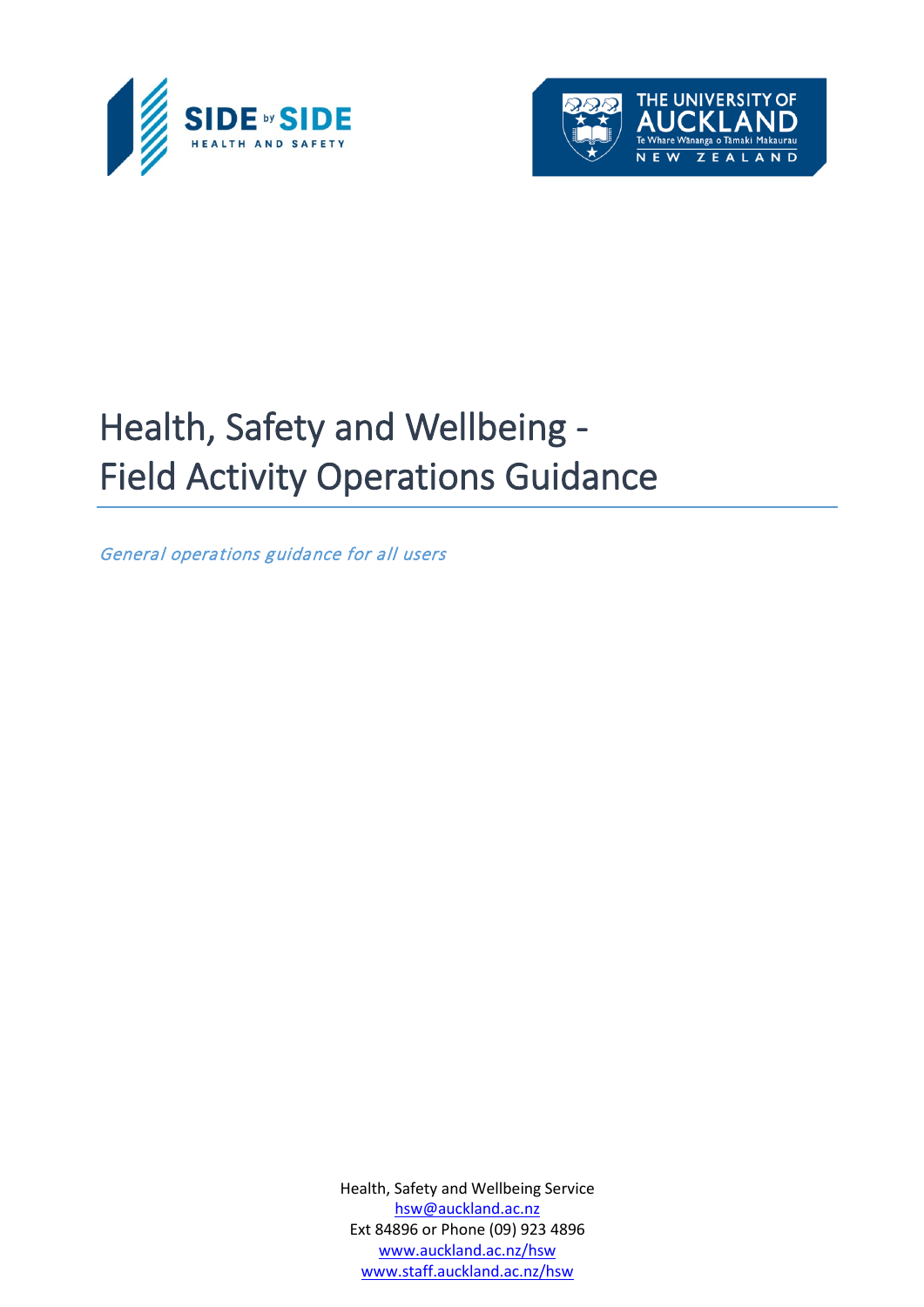# **1 CONTENTS**

| 1              |      |                                                         |  |  |  |  |  |  |
|----------------|------|---------------------------------------------------------|--|--|--|--|--|--|
|                | 1.1  |                                                         |  |  |  |  |  |  |
|                | 1.2  |                                                         |  |  |  |  |  |  |
|                | 1.3  |                                                         |  |  |  |  |  |  |
|                | 1.4  |                                                         |  |  |  |  |  |  |
|                | 1.5  |                                                         |  |  |  |  |  |  |
|                | 1.6  |                                                         |  |  |  |  |  |  |
|                | 1.7  |                                                         |  |  |  |  |  |  |
|                | 1.8  |                                                         |  |  |  |  |  |  |
|                | 1.9  |                                                         |  |  |  |  |  |  |
|                | 1.10 |                                                         |  |  |  |  |  |  |
| $\overline{2}$ |      |                                                         |  |  |  |  |  |  |
| 3              |      |                                                         |  |  |  |  |  |  |
| 4              |      |                                                         |  |  |  |  |  |  |
| 5              |      | DEPLOYMENT OF STRUCTURES AND INSTRUMENTS IN THE FIELD 9 |  |  |  |  |  |  |
|                | 5.1  |                                                         |  |  |  |  |  |  |
|                | 5.2  |                                                         |  |  |  |  |  |  |
|                | 5.3  |                                                         |  |  |  |  |  |  |
|                | 5.4  |                                                         |  |  |  |  |  |  |
|                | 5.5  |                                                         |  |  |  |  |  |  |
|                | 5.6  |                                                         |  |  |  |  |  |  |
|                | 5.7  |                                                         |  |  |  |  |  |  |
|                | 5.8  |                                                         |  |  |  |  |  |  |
|                | 5.9  |                                                         |  |  |  |  |  |  |
| 6              |      |                                                         |  |  |  |  |  |  |
|                | 6.1  |                                                         |  |  |  |  |  |  |
|                | 6.2  |                                                         |  |  |  |  |  |  |
|                | 6.3  |                                                         |  |  |  |  |  |  |
|                | 6.4  |                                                         |  |  |  |  |  |  |
|                |      | 6.4.1                                                   |  |  |  |  |  |  |
| 7              |      |                                                         |  |  |  |  |  |  |
| 8              |      |                                                         |  |  |  |  |  |  |
| 9              |      |                                                         |  |  |  |  |  |  |
| 10             |      | 2/23                                                    |  |  |  |  |  |  |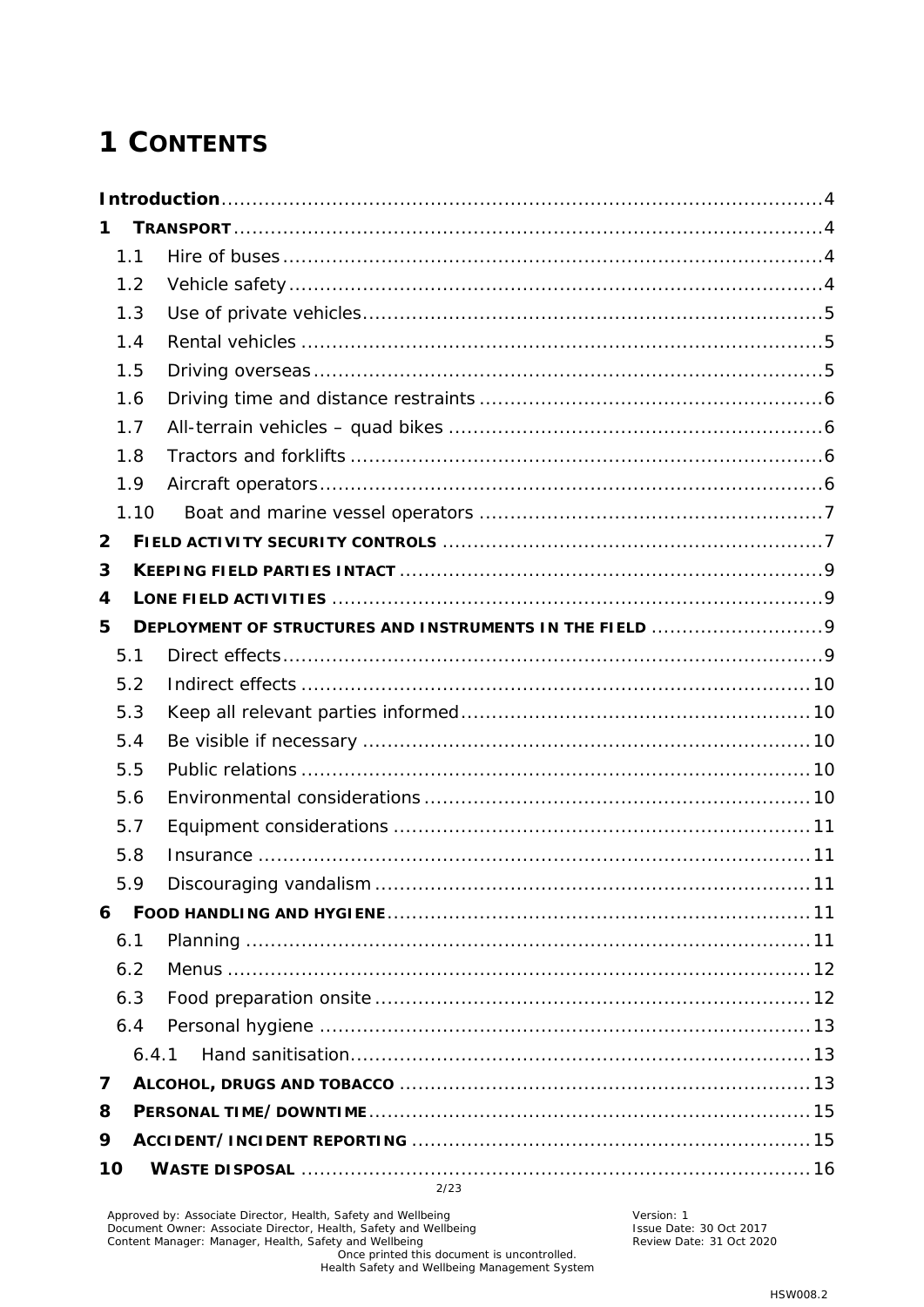3/23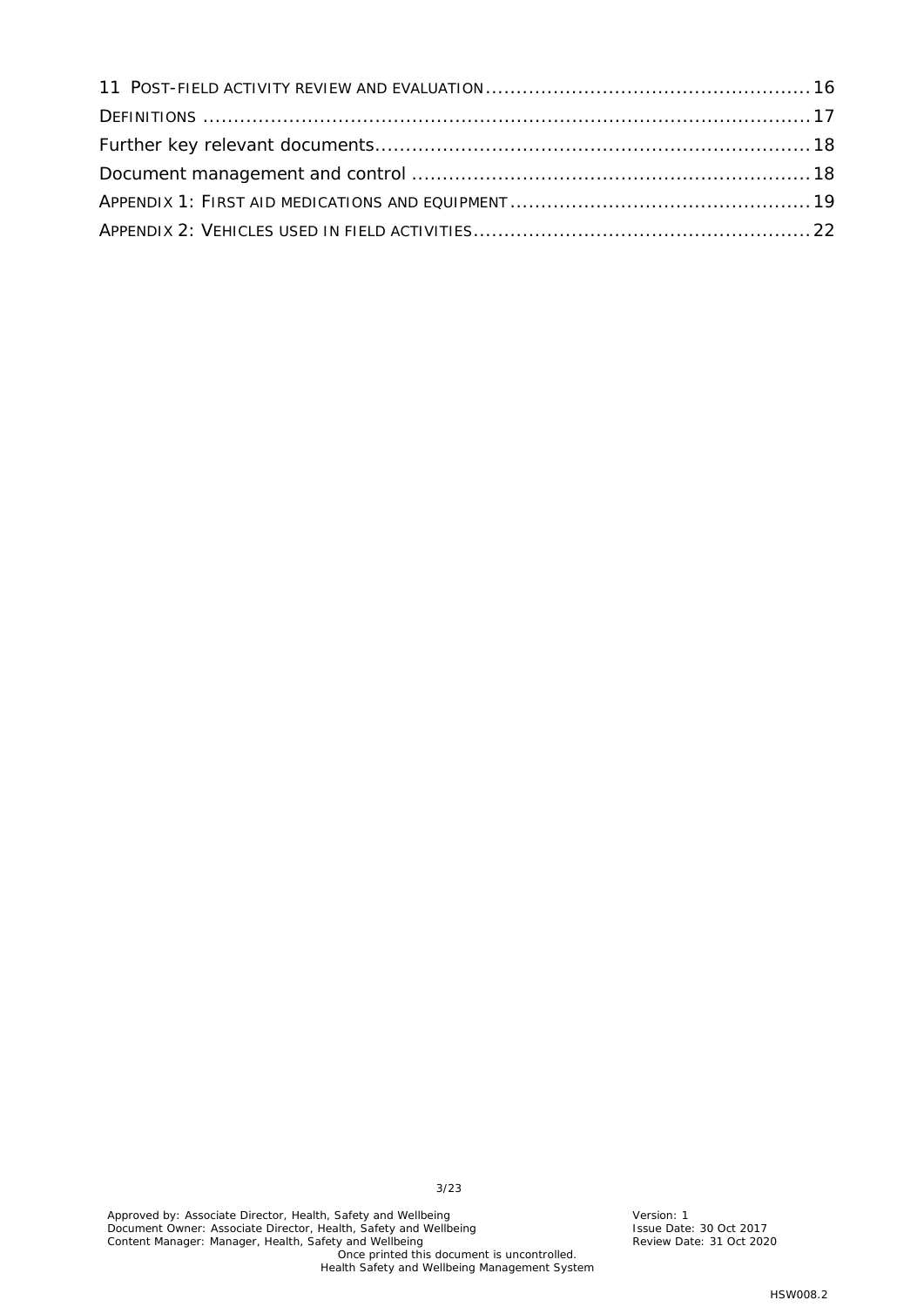## <span id="page-3-0"></span>**Introduction**

This guidance has been developed to help staff and students meet the University Field Activity Health and Safety Standard, which is intended to ensure that:

- Comprehensive and robust preparation and planning is carried out
- Thorough risk assessments are conducted
- Good practice procedures, controls and risk reduction strategies are used
- Staff or contractors undertaking fieldwork leadership, approvals and supervision are trained, competent and have appropriate knowledge
- Participants are supervised, capable and fit
- Emergency plans are prepared and are operational
- Appropriate information from any incident is captured

This section of the guidance covers the operation of field activities. It should be read in conjunction with Field Activity Guidance – Planning.

# <span id="page-3-1"></span>**1 TRANSPORT**

A wide range of transport operations may be used to reach a destination or to be operated onsite as part of the field activity. Field activity leaders must determine the best and safest means of reaching a site based on the number of participants, the type of activity to be undertaken, the environment and terrain.

It is important that transport operators are vetted and can produce appropriate Transport Operator Certificates or related documentation to verify their operations and experience.

Identify whether operators have the capability, experience and equipment to undertake the required field activity. Also, determine with the transport operator any specific rules, procedures or limitations that may affect the field activity.

### <span id="page-3-2"></span>**1.1 Hire of buses**

- Whenever possible buses or coaches should be used to transport large numbers of students on field activities.
- Use reputable companies and check the company's health and safety compliance seek assistance from the University's Strategic Procurement Team
- Transport used needs to be accessible to participants with disabilities.

### <span id="page-3-3"></span>**1.2 Vehicle safety**

- University vehicles should be used whenever possible.
- University vehicles must be operated as per the Motor Vehicle Policy.
- The field activity leader needs to ensure that each driver is appropriately licensed and suitably trained for the driving required.
- Provided that they hold the appropriate class of New Zealand licence and have permission from the HoD/line manager, staff members, postgraduate students and authorised volunteers may drive a university vehicle.
- The HoD/line manager can also decide whether or not an undergraduate student may drive University vehicles, provided they have a full New Zealand driver's licence and undertake a driver safety assessment from a certified driver assessor.
- People who are operating on a valid overseas licence for the first 12 months may only operate University vehicles if they have received a driver safety assessment from a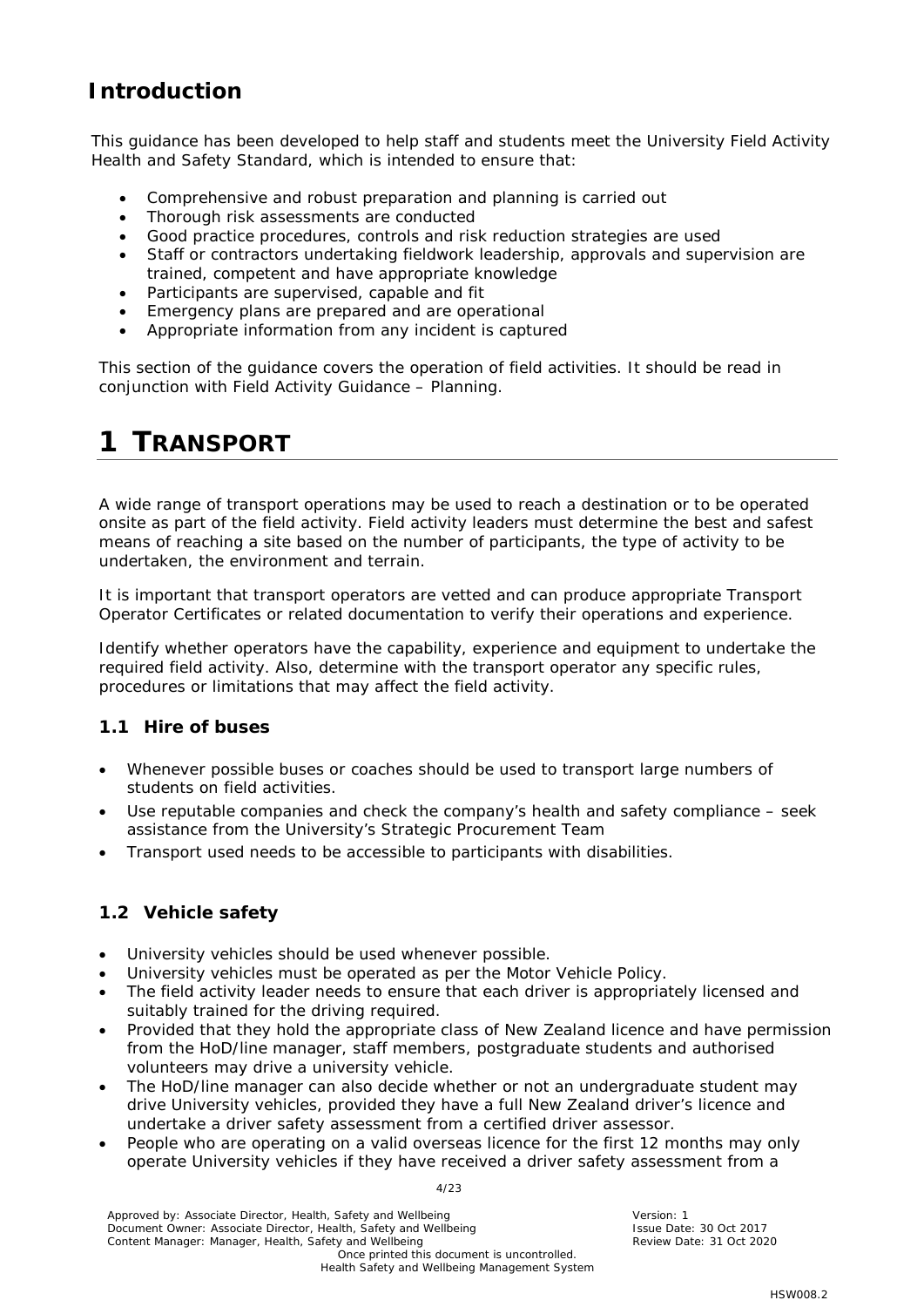certified driver assessor. They may not drive passenger carrying mini-vans for the first six months.

- Anyone driving 4-wheel drive vehicles off-road needs to have attended an accredited 4 wheel drive training course in the last five years.
- Evidence of attendance at appropriate training course(s) should be held with a designated person in the academic/administrative unit/controlled entity.
- Vans or vehicles that can carry eleven passengers plus may only be driven by staff members who have a full New Zealand driver's licence and have received a driver safety assessment from a certified driver assessor.
- Only people who can demonstrate competency to the satisfaction of the Field activity leader may tow a trailer.
- Students and staff must be made aware before starting the trip that smoking, the consumption of alcohol and the misuse of drugs is strictly prohibited in university vehicles (including any transport used to move students and staff while on official trips).

### <span id="page-4-0"></span>**1.3 Use of private vehicles**

Private vehicles should only be used as a last resort. Drivers of private vehicles must be made aware of the following:

- Only a HoD/line manager or delegated officer can give authority for private vehicle use.
- There may be special requirements, e.g., off-road driving.
- University requirements related to the insurance of private vehicles include a comprehensive motor vehicle insurance policy.
- Responsibility for the roadworthiness of the vehicle lies with the owner of the vehicle.
- Private vehicles should not be used for transport to fieldwork activities that are outside regional limits, i.e. the Auckland region.
- Private vehicles should not be used to transport multiple participants to a University authorised fieldwork activity.
- Private vehicles such as tractors, quad bikes, 4WDs and forklifts may not be operated by University staff or students for University field activities.

### <span id="page-4-1"></span>**1.4 Rental vehicles**

- Where rental vehicles are required, select the vehicle carefully and ensure it will be suitable for the road conditions, the numbers of people to be transported and distances that will be travelled.
- Choose rental companies that can provide appropriate backup driver and vehicle breakdown support.
- Consider whether or not drivers can operate manual transmission vehicles.

### <span id="page-4-2"></span>**1.5 Driving overseas**

- Before driving in another country, drivers need to ensure that they are familiar with the road rules of the country, state or region.
- Drivers will need to have suitable driving licences for the country where they intend to drive.
- Drivers should ensure that they have adequate rest and time to acclimatise after any long haul travel before driving.
- Where possible, drivers should discuss local road rules, driving conditions and survival strategies with country hosts, transport agencies or police.

For full details on vehicle selection and safety, please refer to Appendix Two of these guidelines.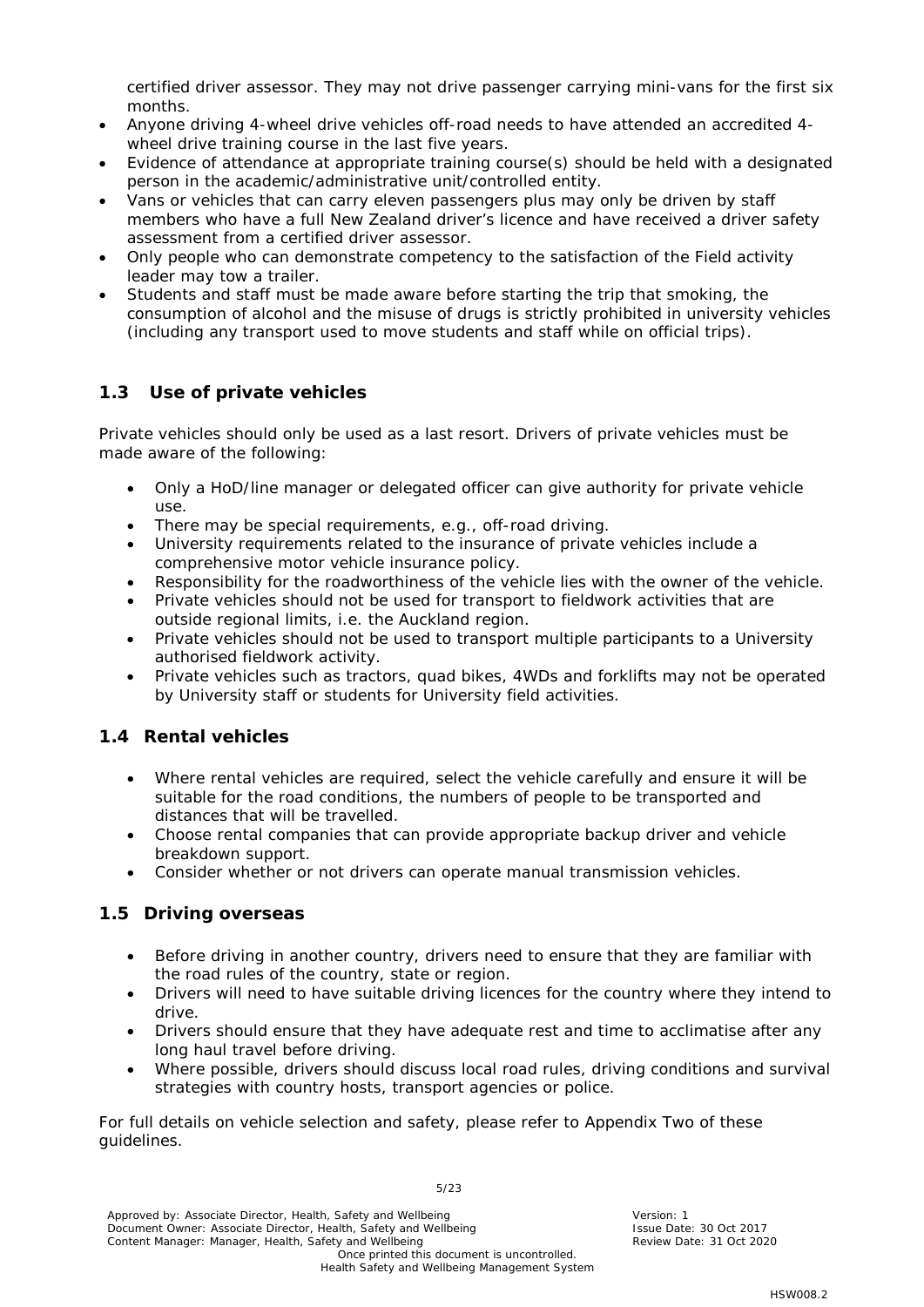### <span id="page-5-0"></span>**1.6 Driving time and distance restraints**

It is recommended that a driving stint be no longer than two hours before either a change of driver or a half-hour rest period occurs, during which drivers can walk around, or take a quick nap if drowsy.

Adequate rest regimes should always be included in travelling plans. There should be no need to exceed the maximum driving period suggested unless there is an emergency or extenuating circumstances. Drivers should always be well rested before driving.

Approximately 650 km should be set as the maximum distance any group travels by car in any one day. This usually equates to about 8 hours of driving at a safe and legal speed. A safe speed is determined by the driver's experience and his/her possible fatigue, the type of road and its condition, the time of day, the weather, and the capabilities of the vehicle itself.

Night driving is much more hazardous than driving during the day. If travel must continue at night, speed should be reduced to suit the circumstances.

#### <span id="page-5-1"></span>**1.7 All-terrain vehicles – quad bikes**

Quad bikes should only be selected as a means of transport if no other vehicle or access option is suitable.

Quad bikes must be ridden only by experienced operators who have undertaken approved NZQA training. NZQA Unit Standards include:

- 24557 Demonstrate knowledge of the safe operation of an All-Terrain Vehicle (ATV)
- 24554 Ride an All-Terrain Vehicle (ATV) on flat terrain
- 24559 Ride an All-Terrain Vehicle (ATV) on undulating terrain

Other safety precautions:

- Quad bike riders must wear a helmet.
- Only trailers designed for the specific quad bike may be towed.
- Only approved accessories and carriers may be fitted to quad bikes.
- Do not overload quad bikes with loads which may change the centre of gravity and balance.

#### <span id="page-5-2"></span>**1.8 Tractors and forklifts**

These specialist vehicles must be driven only by experienced operators who have undertaken approved NZQA training.

#### <span id="page-5-3"></span>**1.9 Aircraft operators**

Certain types of research work may require that an aircraft operator is engaged to provide local transport to an inaccessible site.

Operators should be requested to provide their operator's certificate and evidence of experience to verify their ability to fly the aircraft. This applies to 3rd or 4th tier aircraft transport operators; it does not include 1st and 2nd tier airlines.

The pilot will be a certified professional who is in command of the aircraft and responsible for all risks involved.

6/23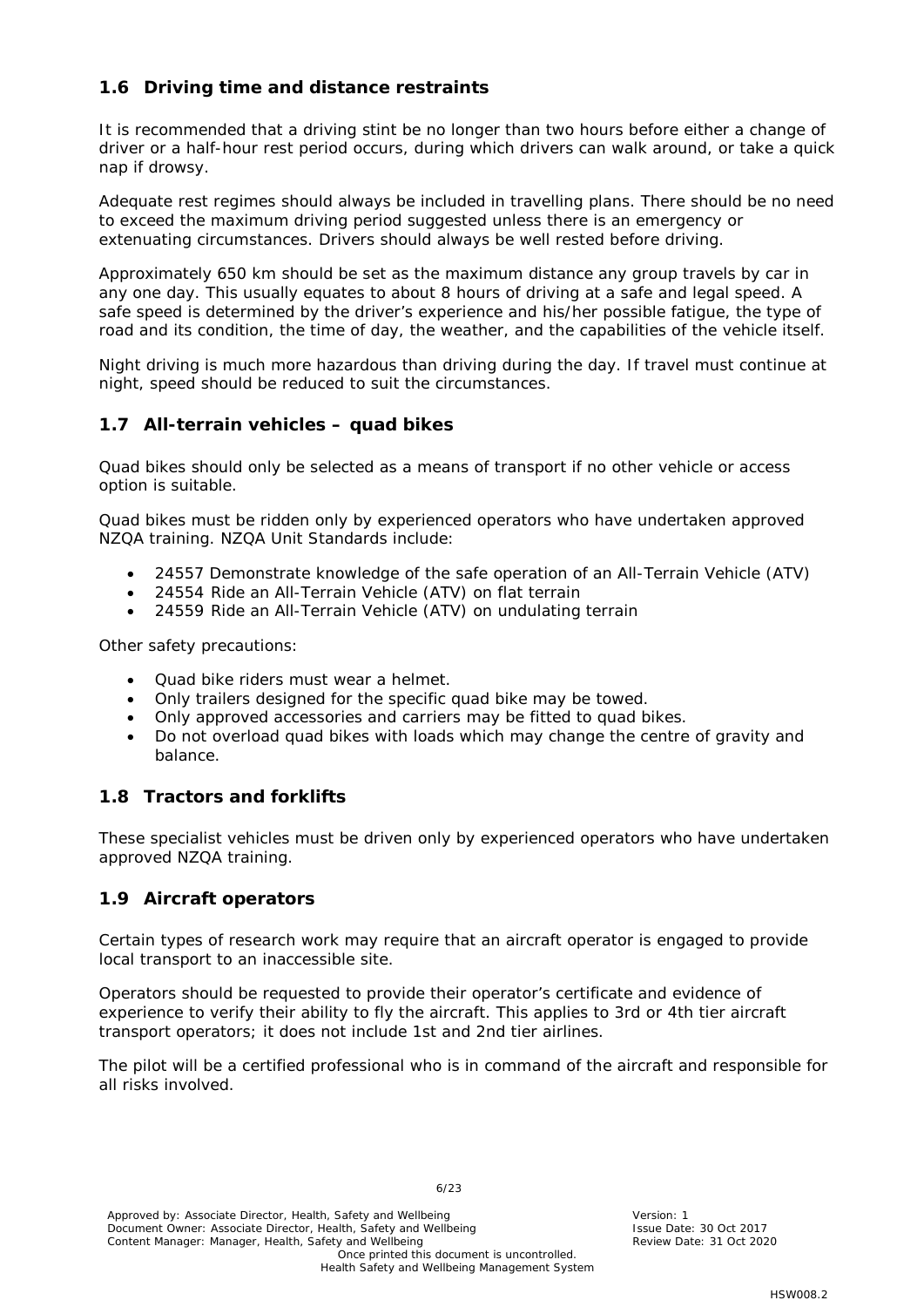#### <span id="page-6-0"></span>**1.10 Boat and marine vessel operators**

Certain types of research work may require that a boat or other marine vessel operator is engaged to provide local transport to a site.

Operators should be requested to provide their operator's certificate and evidence of experience to verify their ability to operate the vessel. New Zealand operators can provide their Maritime Operators Safety System certification.

The skipper will be a certified professional who is in command of the boat/vessel and responsible for all risks involved.

# <span id="page-6-1"></span>**2 FIELD ACTIVITY SECURITY CONTROLS**

| <b>Risk</b>                                                                                                                                                                                              | Control                                                                                                                                                                                                                                                                                                                                                                                                                                                                                                                                                                                                                                                                                                                                                                                                                                                                                                                                                                                                  |
|----------------------------------------------------------------------------------------------------------------------------------------------------------------------------------------------------------|----------------------------------------------------------------------------------------------------------------------------------------------------------------------------------------------------------------------------------------------------------------------------------------------------------------------------------------------------------------------------------------------------------------------------------------------------------------------------------------------------------------------------------------------------------------------------------------------------------------------------------------------------------------------------------------------------------------------------------------------------------------------------------------------------------------------------------------------------------------------------------------------------------------------------------------------------------------------------------------------------------|
| Emotive subject matter, e.g.<br>interviews with HIV-positive<br>persons in sex studies may touch on<br>sensitive or emotive subjects.                                                                    | Ensure staff are trained to communicate in a sensitive manner.                                                                                                                                                                                                                                                                                                                                                                                                                                                                                                                                                                                                                                                                                                                                                                                                                                                                                                                                           |
| Drug or alcohol abuse. Individuals<br>may be unpredictable, or desperate<br>for money and may see you as a<br>potential target.                                                                          | Try to avoid working with intoxicated individuals. Arrange to see<br>them when they are sober or off drugs.                                                                                                                                                                                                                                                                                                                                                                                                                                                                                                                                                                                                                                                                                                                                                                                                                                                                                              |
| If you are engaged in clinical research<br>projects, subjects may assume that<br>you are a medical person who could<br>be carrying drugs.                                                                | Avoid looking like a "medic" in public, e.g. stethoscope round the<br>neck, big medical bag, etc.                                                                                                                                                                                                                                                                                                                                                                                                                                                                                                                                                                                                                                                                                                                                                                                                                                                                                                        |
| Working alone: You may be perceived<br>as vulnerable and an easy target.                                                                                                                                 | Try to avoid being totally alone. Even if a trusted colleague is not in<br>the room they should be within shouting distance. If designing<br>interview rooms from scratch, ensure there are security cameras in<br>vulnerable locations and that reception staff are physically protected<br>from attack by raised desks and/or security screens. For home visits<br>and confidential interviews, tracking and emergency call devices are<br>available that are incorporated into security ID cards and can be<br>activated covertly, helping to prevent a heated situation escalating to<br>violence before help arrives. As well as sending a location and alarm<br>message to the 24-hour help centre, some of these devices can record<br>conversations once activated, for use as evidence at a later date. If<br>something unexpected happens you must always have a means of<br>escape or rescue. Consider the possibility that you may be<br>incapacitated and unable to call for help yourself. |
| Displaying wealth. Overt displays of<br>wealth such as mobile phones,<br>laptops, cash, credit cards, jewellery<br>etc. may single you out as a potential<br>target for assault and robbery or<br>theft. | When you go out in public take with you only what you need. Use<br>hands free sets for mobile phones and keep the phone hidden. Cover<br>watches, do not wear jewellery and hide lap tops from view.                                                                                                                                                                                                                                                                                                                                                                                                                                                                                                                                                                                                                                                                                                                                                                                                     |
| Vulnerable situations                                                                                                                                                                                    | When interviewing subjects or in any social interaction situation<br>consider your escape route(s). Try to make sure there is an exit<br>behind you, and position furniture such as a desk between you and<br>the subject. In urban settings, avoid dark alleys and any unlit<br>areas. Take local advice on what areas are safe, when and when not<br>to go out.                                                                                                                                                                                                                                                                                                                                                                                                                                                                                                                                                                                                                                        |
| Taxis                                                                                                                                                                                                    | Where possible always use hotel-recommended taxi firms and never<br>use unlicensed taxis or accept rides from strangers.                                                                                                                                                                                                                                                                                                                                                                                                                                                                                                                                                                                                                                                                                                                                                                                                                                                                                 |

7/23

Approved by: Associate Director, Health, Safety and Wellbeing Version: 1<br>
Document Owner: Associate Director, Health, Safety and Wellbeing Version: 1 Version: 1 Document Owner: Associate Director, Health, Safety and Wellbeing **Issue Date: 30 Oct 2017**<br>Content Manager: Manager, Health, Safety and Wellbeing **Issue Parameter Content Manager: 31 Oct 2020** Content Manager: Manager, Health, Safety and Wellbeing Once printed this document is uncontrolled. Health Safety and Wellbeing Management System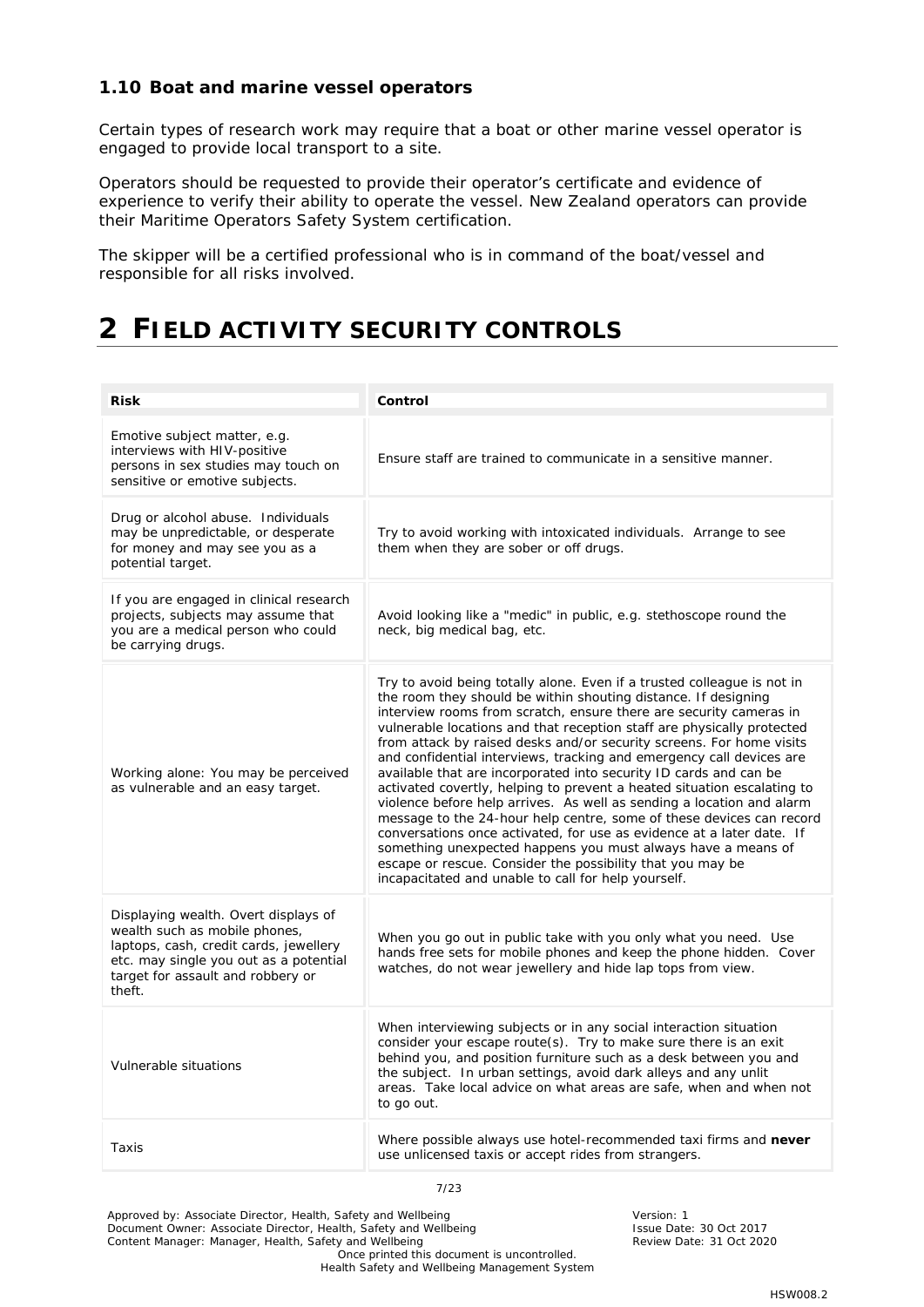| Threats of violence arising from the<br>type of work                                                      | Ensure staff are trained to diffuse a situation verbally. As a last resort<br>staff should be able to defend themselves. In extreme circumstances<br>consider PPE such as stab-proof vests worn under outer garments. If a<br>subject is known to be violent or unpredictable ensure you are not<br>alone, that you have an escape route, can call for immediate help are<br>unlikely to be perceived as an easy target. It may also be possible to<br>arrange for a Police escort.                                                                                                                                                                                                                                                                                                                                                                                                                                                                                                                                                                                                                                                                                                                                                                                                                                                                                                                                        |
|-----------------------------------------------------------------------------------------------------------|----------------------------------------------------------------------------------------------------------------------------------------------------------------------------------------------------------------------------------------------------------------------------------------------------------------------------------------------------------------------------------------------------------------------------------------------------------------------------------------------------------------------------------------------------------------------------------------------------------------------------------------------------------------------------------------------------------------------------------------------------------------------------------------------------------------------------------------------------------------------------------------------------------------------------------------------------------------------------------------------------------------------------------------------------------------------------------------------------------------------------------------------------------------------------------------------------------------------------------------------------------------------------------------------------------------------------------------------------------------------------------------------------------------------------|
| Dangerous animals in the wild e.g.<br>feral dogs, large carnivores, stinging<br>or biting insects, snakes | Avoid feral animals as they may carry diseases such as rabies.<br>Avoid leaving camp sites at night unless on an organised and risk-<br>assessed trip.<br>Use mosquito nets as appropriate and check foot wear and clothing for<br>snakes, insects and arachnids before putting them on                                                                                                                                                                                                                                                                                                                                                                                                                                                                                                                                                                                                                                                                                                                                                                                                                                                                                                                                                                                                                                                                                                                                    |
| Organised work with dangerous<br>animals                                                                  | Conduct a full risk assessment of all aspects of the activity and ensure<br>staff are properly trained, physical precautions are in place and<br>medical advice and support is available                                                                                                                                                                                                                                                                                                                                                                                                                                                                                                                                                                                                                                                                                                                                                                                                                                                                                                                                                                                                                                                                                                                                                                                                                                   |
| Local customs and religion                                                                                | Ensure staff are briefed on issues that may provoke confrontation or<br>angry response. Be sensitive to local customs and religion. Many<br>Islamic countries require modest dress, especially for women. Be<br>aware of international politics and behave accordingly                                                                                                                                                                                                                                                                                                                                                                                                                                                                                                                                                                                                                                                                                                                                                                                                                                                                                                                                                                                                                                                                                                                                                     |
| Weapons                                                                                                   | In many countries (including America) members of the public carry<br>and often display weapons including firearms. This is nothing to be<br>alarmed by but be aware of local customs (e.g. random firing into the<br>air) and hunting areas. Avoid handling weapons yourself. You may<br>harm yourself, be perceived as a threat, or be mistaken for military<br>personnel or an insurgent. You may also violate local laws and find<br>yourself detained                                                                                                                                                                                                                                                                                                                                                                                                                                                                                                                                                                                                                                                                                                                                                                                                                                                                                                                                                                  |
| Discarded munitions                                                                                       | If working at a location that has been a war zone or military training<br>area, be vigilant. If you find discarded or spent munitions including<br>cartridge cases, do not touch or approach as they may be live, old and<br>unstable. Some anti-personnel mines are activated by vibration or<br>tampering. Mark the area and inform the field activity leader or a<br>local quide                                                                                                                                                                                                                                                                                                                                                                                                                                                                                                                                                                                                                                                                                                                                                                                                                                                                                                                                                                                                                                        |
| Kidnap and abduction                                                                                      | Avoid travel to countries or regions where there is a significant risk of<br>kidnap or abduction, as identified by MFAT and the University Risk<br>Office. If in doubt, please consult the Health, Safety and Wellbeing<br>Service. When working overseas, even in countries not considered<br>high risk, it pays to take a few sensible precautions:<br>Do not be predictable. Vary your routine, travel by different<br>1.<br>routes from your accommodation to the work location and<br>vary the times of travel.<br>Do not travel alone.<br>2.<br>3.<br>Do not use taxis that have not been recommended by a<br>reputable hotel. If you are arriving at an airport make your<br>travel arrangements in advance so that you will know and<br>recognise your driver.<br>Do not get into vehicles with strangers.<br>4.<br>Do not get led into alleyways or "private" locations by<br>5.<br>seemingly well-meaning individuals such as street vendors,<br>sales people, quides, "camel" rides or people claiming to have<br>a sick friend.<br>Be observant. If you think you are being followed, try to get<br>6.<br>into a public place, or anywhere where there is a security<br>presence. Report the incident immediately to local security<br>services and your in-country contacts.<br>Try to blend in and look confident. If you look like a hard<br>7.<br>target the less determined criminal will look elsewhere. |

Approved by: Associate Director, Health, Safety and Wellbeing Version: 1 Nersion: 1 Document Owner: Associate Director, Health, Safety and Wellbeing Issue Date: 30 Oct 2017 Content Manager: Manager, Health, Safety and Wellbeing Review Review Date: 31 Oct 2020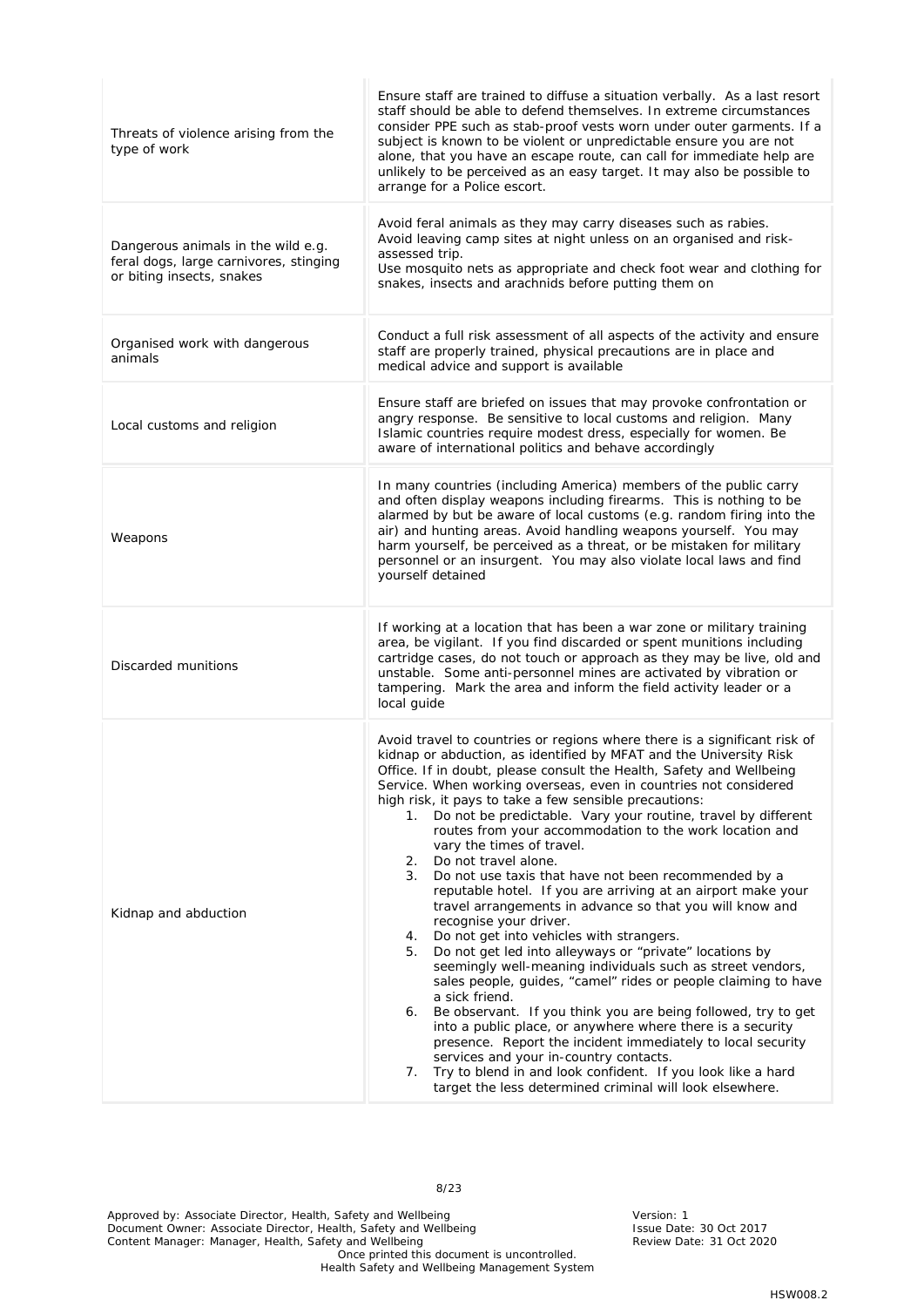<span id="page-8-0"></span>Once at the site of a field activity, the main group may split up into smaller groups travelling in different directions. To avoid the possibility of a participant becoming separated from the field party, the field activity leader must ensure that appropriate procedures are in place. These should *at least* include:

- Lists of names of participants in each group
- Head counts before groups go out to study sites and before leaving sites to return to camp

Small groups of staff and/or students working in isolation in the field must stay in daily contact with the field activity leader or a specified contact person. The specified contact person may be located at the University or at a location in the vicinity of the field activity. It is recommended that contact be made twice a day.

# <span id="page-8-1"></span>**4 LONE FIELD ACTIVITIES**

Only persons authorised by the field activity leader may undertake field activity alone. Where participants will be working unaccompanied or out of sight/earshot, then this must be justified and any additional precautions specified.

The field activity leader is responsible for lone participants and should know their location and schedule. Regular communication via mobile telephones or other suitable communication devices is essential.

Lone participants should check in with the field activity leader and/or University contact daily, according to a prearranged check-in schedule. They must notify any changes they wish to make to the programme of work and proposed changes must be subjected to further risk assessment before being carried out.

An emergency response plan is mandatory, and the participant must carry essential safety equipment as determined in the field activity plan.

# <span id="page-8-2"></span>**5 DEPLOYMENT OF STRUCTURES AND INSTRUMENTS IN THE FIELD**

University of Auckland research and teaching activities often need to use instrumentation that is mounted or deployed upon some form of supporting structure or framework.

There are numerous health and safety considerations that must be assessed before a structure or instrumentation is deployed in the field. The safety of all people directly involved (e.g., staff and students) as well as those potentially affected (i.e., general public) must be considered carefully.

### <span id="page-8-3"></span>**5.1 Direct effects**

• Can the act of deployment (and subsequent dismantling) be performed safely?

Approved by: Associate Director, Health, Safety and Wellbeing Version: 1<br>
Document Owner: Associate Director, Health, Safety and Wellbeing Version: New Version: 1 Saue Date: 30 Oct 2017 Document Owner: Associate Director, Health, Safety and Wellbeing **Issue Date: 30 Oct 2017**<br>Content Manager: Manager, Health, Safety and Wellbeing **Issue Parameter Content Manager: 31 Oct 2020** Content Manager: Manager, Health, Safety and Wellbeing Once printed this document is uncontrolled. Health Safety and Wellbeing Management System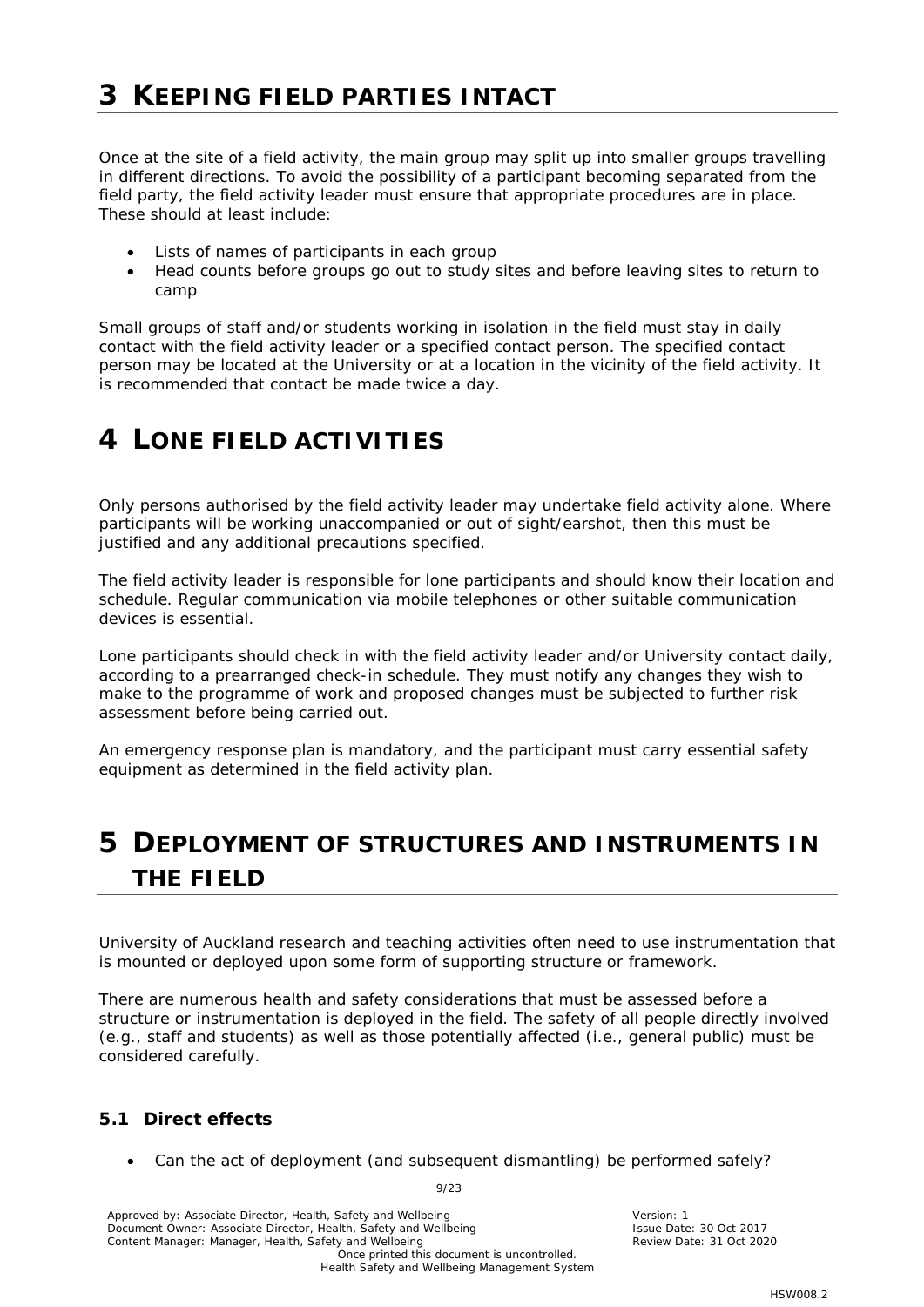- o Wear appropriate safety gear (e.g., hard hats, gloves, and steel capped boots).
- o Ensure adequate numbers of people are available to help.
- o Watch out for power lines.
- Are conditions safe enough for the deployment (e.g. weather, swell)?
- Does the deployment obstruct or have the potential to obstruct an access way or public area? (e.g., waterway, road, surf zone, facility).
- Does the presence or any part of a deployment pose a potential hazard to any person or property?
- Does the deployment pose a hazard to those who may tamper with it?

#### <span id="page-9-0"></span>**5.2 Indirect effects**

- What are the possible outcomes if the deployment fails or cannot be retrieved? (e.g., if a mast topples will it damage private property or become entangled in power lines? If a marine deployment is lost or buried could it become a navigation hazard?)
- Will the presence of the deployment affect the environmental conditions in a way that could create a hazard? (e.g., if a structure affects water flow, will it cause abnormal erosion or sedimentation?)

#### <span id="page-9-1"></span>**5.3 Keep all relevant parties informed**

Everyone involved in the deployment needs to inform relevant parties (landowners, neighbouring residents, local iwi or the general public) of any hazard that a deployment may pose or has created. This can be achieved through public notifications in local newspapers, public meetings, erection of signage, or contacting people directly.

#### <span id="page-9-2"></span>**5.4 Be visible if necessary**

If a deployment could be a hazardous obstruction, it will need to be flagged via fluorescent tags, colourful signage, buoys, night lighting or strobes, or simply a sturdy barricade or fence. Special consideration must be given to the safety of a deployment at night. In some cases, it is wise to conceal equipment from likely vandalism or theft. However, equipment must not be hidden or concealed at the expense of Health and Safety considerations.

### <span id="page-9-3"></span>**5.5 Public relations**

As a matter of course, the relevant regional or local authority should be consulted before erecting structures or deploying instrumentation on non‐University sites. Non‐approved deployments in certain locations may result in prosecution. Likewise, permission must be sought for use of private land from the relevant landowner/ manager/ occupier before undertaking such work.

### <span id="page-9-4"></span>**5.6 Environmental considerations**

The environmental effects associated with the erection of a structure for monitoring or sampling should be assessed and discussed with the relevant regional authority before construction. Factors usually considered are:

- The impact of the structure on natural physical and ecological processes, tangata whenua and public access
- The impact of the activity (e.g., noise, visual impact) on natural ecological processes, tangata whenua and local residents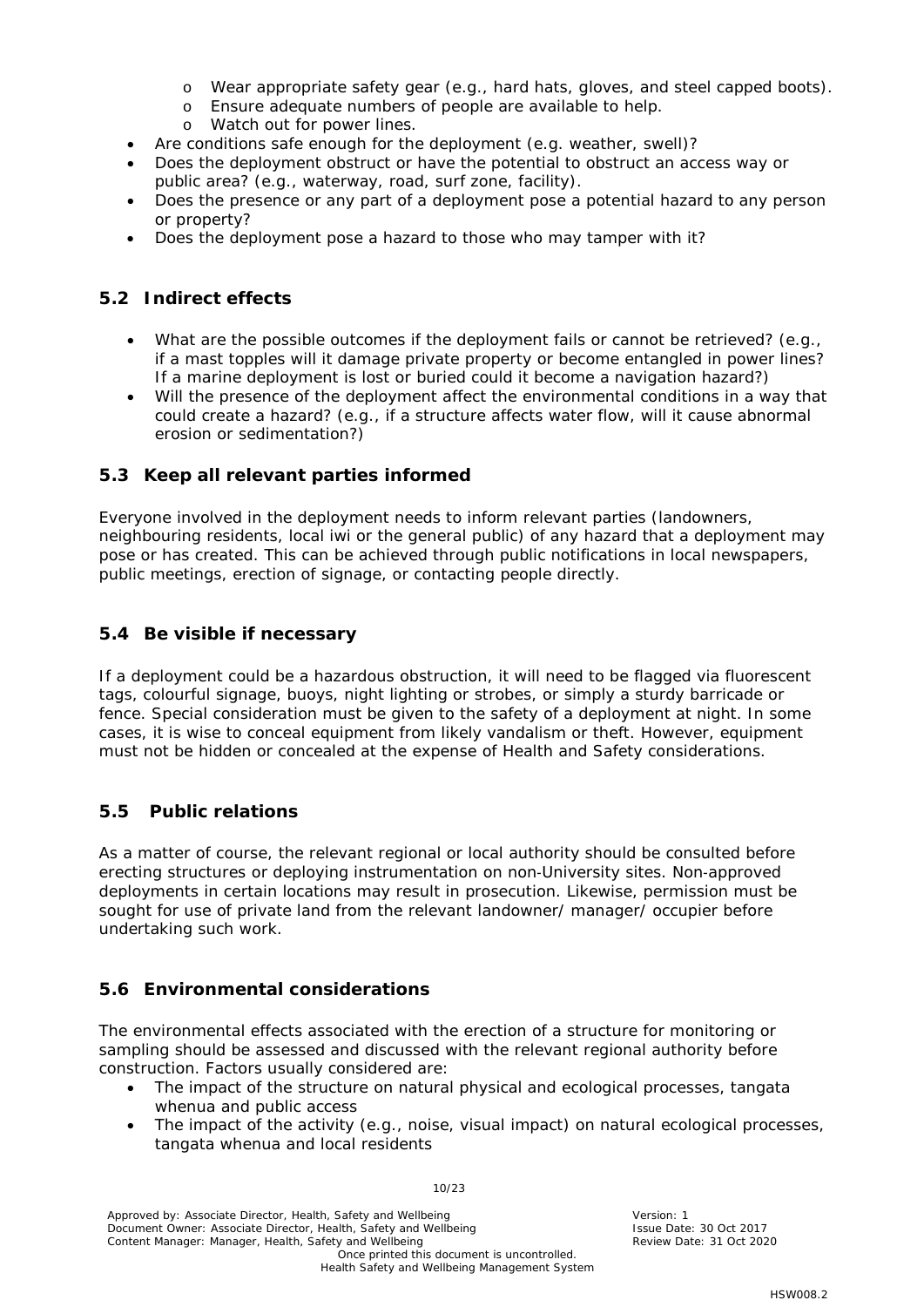Effects on agricultural and horticultural activities should be discussed with the respective land owners.

#### <span id="page-10-0"></span>**5.7 Equipment considerations**

For a deployment to be successful, it must be:

- **Secure** ‐ fixed instrumentation and structures must be adequately secured or anchored so that they will not fail, be damaged or lost as a result of reasonably expected conditions.
- **Locatable** the deployment must be able to be located (through use of a "pinger", buoyage, tether, flags, etc.), especially when using expensive equipment or mobile remote equipment.
- **Retrievable** ‐ plan for the retrieval as much as for the original deployment.
- **Labelled** a return address or at least owner's name must be attached or engraved onto the deployment in case of loss or theft.

#### <span id="page-10-1"></span>**5.8 Insurance**

The user or technical staff must notify the insurance agent of the details of the intended use of equipment deployments worth (in total) \$250,000 or more. It is recommended that similar notification be given for any equipment that is to be taken overseas.

#### <span id="page-10-2"></span>**5.9 Discouraging vandalism**

The possibility of vandalism to deployed equipment should be considered especially where the site is open to public access. Damage may range from accidental damage to intentional vandalism and theft. The best defences against vandalism are to camouflage or hide the equipment, make it inaccessible or place it within secured properties.

# <span id="page-10-3"></span>**6 FOOD HANDLING AND HYGIENE**

Safe handling, storage and preparation of food is essential to prevent the risk of food poisoning. Food naturally contains bacteria in small numbers. For food poisoning to occur, bacteria must have warmth, food and moisture. Food poisoning can be prevented if these conditions are avoided.

Common bacteria that cause food poisoning include:

- Salmonella found in meat, poultry and eggs.
- Campylobacter found in raw and undercooked poultry, unpasteurised milk and contaminated water.
- Staphylococcus aureus found in meat, poultry, mayonnaise-based salads and cream-filled desserts.
- **Norovirus**

#### <span id="page-10-4"></span>**6.1 Planning**

The following factors must be considered in planning for the field activity:

- Number of people
- Length of trip/camp
- Facilities available, e.g. camp kitchen, refrigerator, freezers
- Availability of daily/weekly purchase

11/23

Approved by: Associate Director, Health, Safety and Wellbeing Version: 1<br>
Document Owner: Associate Director, Health, Safety and Wellbeing Version: National Version: 1 Document Owner: Associate Director, Health, Safety and Wellbeing **Issue Date: 30 Oct 2017**<br>Content Manager: Manager, Health, Safety and Wellbeing **Issue Parameter Content Manager: 31 Oct 2020** Content Manager: Manager, Health, Safety and Wellbeing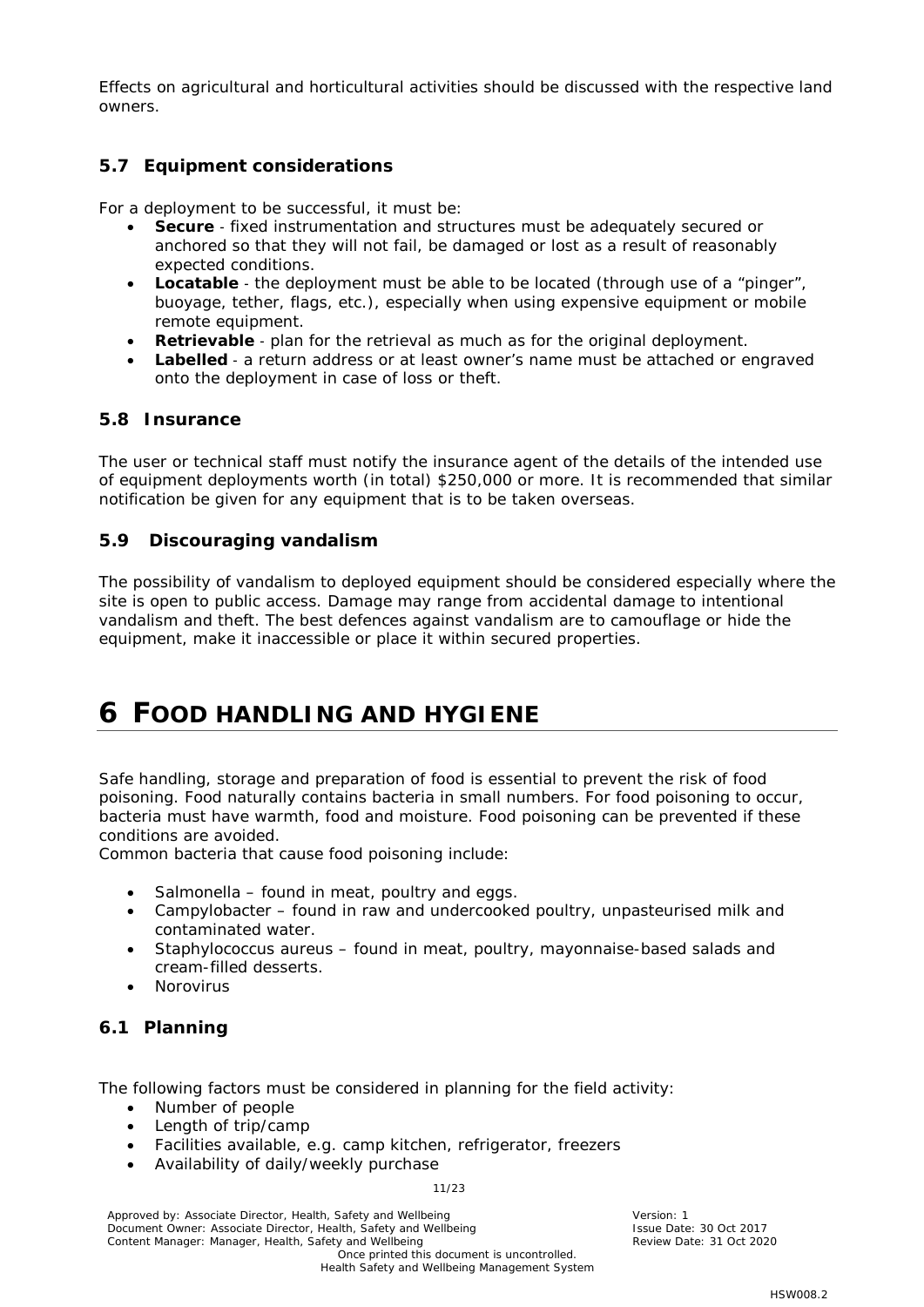• Transportation of supplies to site, e.g. cold box in the vehicle

### <span id="page-11-0"></span>**6.2 Menus**

When planning menus, the following issues should be considered.

- a) Water supply
- Availability of water for drinking and food preparation in the field
- Water must be stored and transported in containers kept solely for that purpose
- Food storage facilities at field site
- b) Special dietary requirements
	- Special needs of students and staff should be discussed prior to the field activity
	- Provision should be made for special dietary requirements in preparation of menus and purchase of supplies
	- Students should be discouraged from bringing and storing their own food
	- Accommodation that will provide meals should be alerted to any dietary or allergy issues
- c) Food allergies
- Exclude peanuts and peanut products
- Warn participants with food allergies to avoid suspect foods
- d) Suitability of foods for conditions
- Do not plan chicken, fresh fish or unprocessed meat meals if refrigeration is not available
- Food supplies must be stored in a food-only facility, not in a laboratory

### <span id="page-11-1"></span>**6.3 Food preparation onsite**

- Everyone who is going to be involved in food preparation needs to follow safe practices: Clean, cook, cover, chill
- A list of these requirements must be displayed prominently in the food preparation area
- All those involved in food handling and preparation must have prior instruction
- Look out for damaged food packaging. Do not use dented cans, leaking packages, cracked eggs, etc.
- Disposable gloves should be used by all staff and students for food preparation where possible.
- Wash hands with soap and dry them thoroughly before and after handling food, and any time after touching raw meat or chicken
- Separate preparation of different types of foods, especially meats from other foods and raw from cooked foods
- Use separate utensils and chopping boards for raw meat and other food. If this is not possible, thoroughly wash and sanitise equipment between uses
- Handle cooked and ready-to-eat food with tongs, spoons or disposable gloves
- Never touch food with gloves that have been used for cleaning
- Clean benches and tables prior to preparation and eating
- Any leftover food must be refrigerated immediately or disposed of
- Keep the food preparation area pest-free. If this is not possible, cover food before serving
- Clean benches and tables prior to preparation and eating
- Put rubbish in sealable bags or bins and remove from the preparation area
- Wash kitchenware thoroughly, changing the water frequently
- Hang tea towels out to dry after each use and change frequently, or use disposable cloths
- Clean the floors of the preparation and eating areas after each use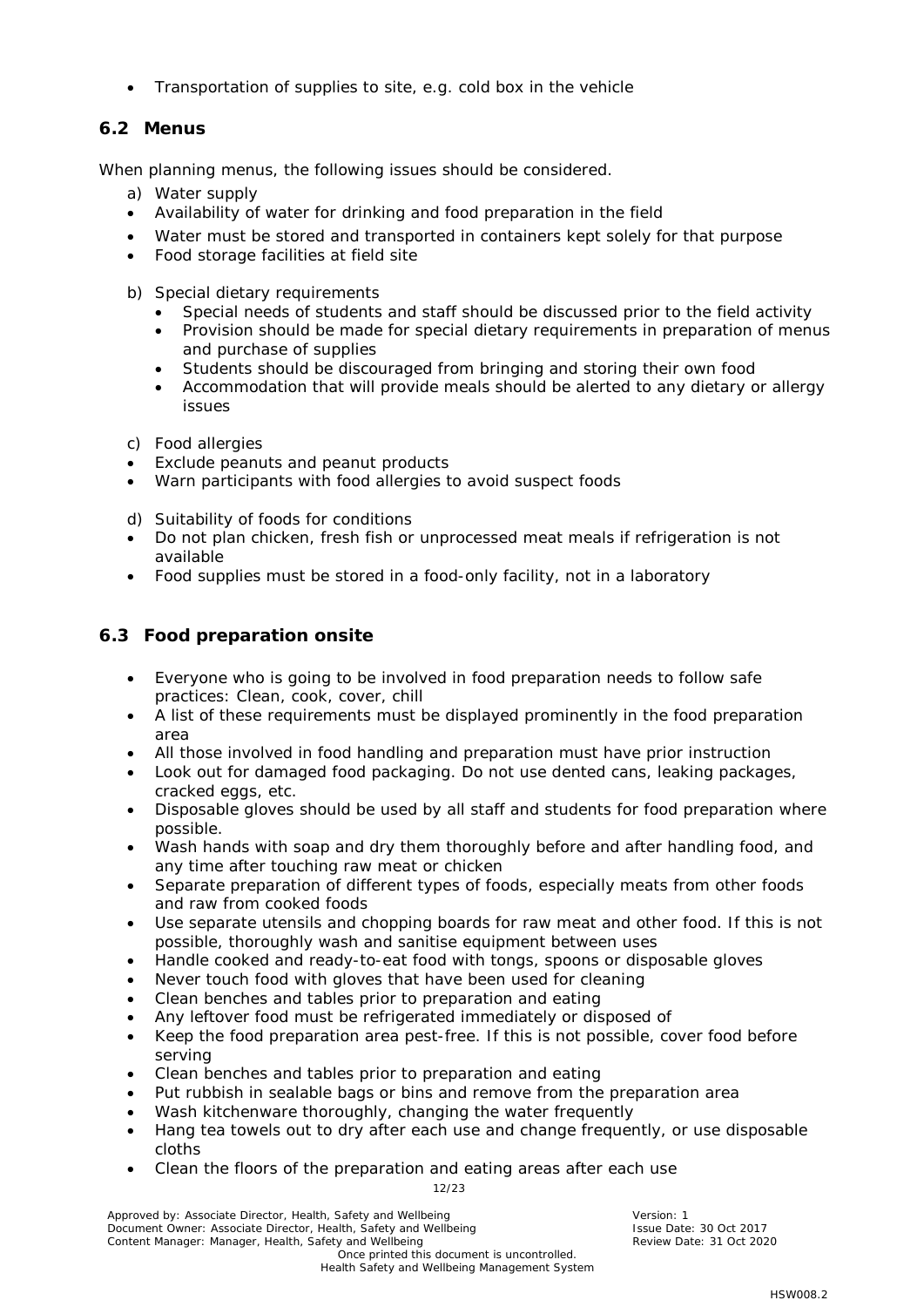#### <span id="page-12-0"></span>**6.4 Personal hygiene**

Poor personal hygiene, especially lack of hand washing, increases the risk of contamination with bacteria that can cause food poisoning.

People who have cold or flu symptoms or have had vomiting and/or diarrhoea within 48 hours of the activity, or anyone with sores/ lesions on their hands, neck or head should not help with food preparation.

Cover cuts, rashes and abrasions with a dressing and wear disposable gloves.

Cover any abrasions, cuts or skin rashes with a dressing and wear gloves.

#### <span id="page-12-1"></span>*6.4.1 Hand sanitisation*

All participants **must** wash their hands thoroughly with soap and water (including backs of hands, wrists and under fingernails):

- Before handling or preparing food
- Before eating
- After toilet
- After smoking
- After blowing nose
- After handling animals
- After handling rubbish

#### **How to wash hands thoroughly**

- 1. Wet your hands with clean, running water (warm or cold), turn off the tap, and apply soap.
- 2. Lather your hands by rubbing them together with the soap. Be sure to lather the backs of your hands, between your fingers, and under your nails.
- 3. Scrub your hands for at least 20 seconds. Need a timer? Hum the "Happy Birthday" song from beginning to end twice.
- 4. Rinse your hands well under clean, running water.
- 5. Dry your hands using a clean towel or air dry them.

If soap and water are not available, use an alcohol-based hand sanitizer that contains at least 60% alcohol. Note that sanitizers do not eliminate all types of germs.

- Apply the product to the palm of one hand (read the label to learn the correct amount)
- Rub the product over all surfaces of your hands and fingers until your hands are dry

Disposable towels rather than cloth towels must be used to dry hands wherever possible. Hand wipes are useful for cleaning hands if soap, water and towels are not available.

# <span id="page-12-2"></span>**7 ALCOHOL, DRUGS AND TOBACCO**

The consumption of alcohol, "recreational" drugs and tobacco by field activity participants can affect the safety and performance of individuals, and can potentially endanger fellow participants, other persons and the environment.

13/23

Approved by: Associate Director, Health, Safety and Wellbeing Version: 1<br>
Document Owner: Associate Director, Health, Safety and Wellbeing Version: 1 Version: 1 Document Owner: Associate Director, Health, Safety and Wellbeing **Issue Date: 30 Oct 2017**<br>Content Manager: Manager, Health, Safety and Wellbeing **Issue Parameter Content Manager: 31 Oct 2020** Content Manager: Manager, Health, Safety and Wellbeing Once printed this document is uncontrolled. Health Safety and Wellbeing Management System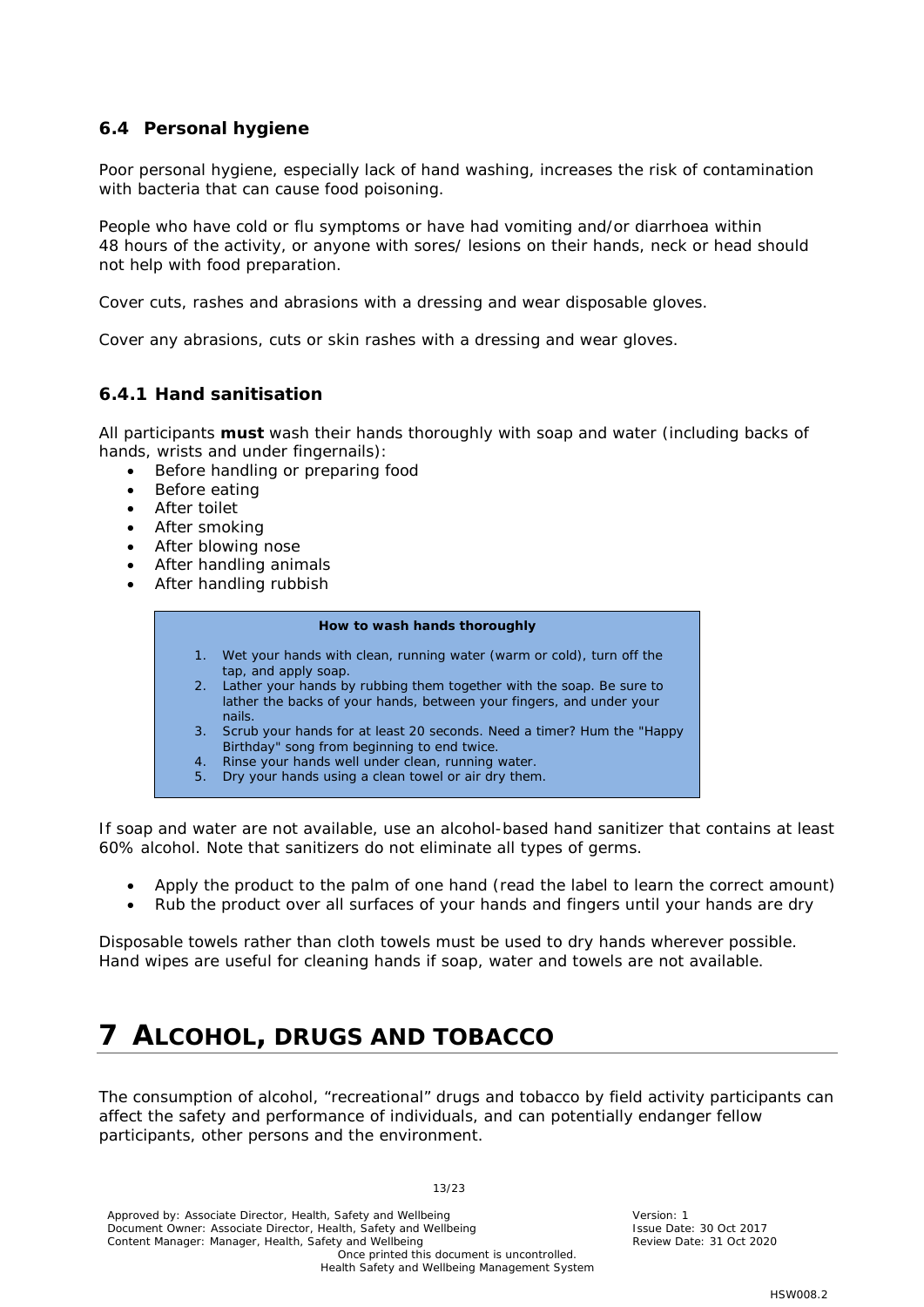The consumption of "recreational" drugs is strictly prohibited. Any person found in an unfit state as a result of taking drugs will be instructed not to participate any further in the field activity and arrangements will be made for them to return home.

The consumption of alcohol during a field activity needs to be restricted, monitored and where safety-critical activities take place, prohibited. Alcohol can cause impairment for more than 12 hours after consumption, and can also lead to lethargy and fatigue, thus compromising the objectives of the activity. Any person found in an unfit state as a result of over-consumption of alcohol will be instructed not to participate any further in the fieldwork activity and where serious infractions have occurred, arrangements will be made for them to return home.

The University recognises that participants may wish to consume alcohol during personal/down time if suitable for the situation. This is at the discretion of the field activity leader, and only permissible where responsible alcohol consumption and host responsibility principles are applied:

- Set your expectations in advance.
- Model good behaviour yourself.
- Ensure substantial food is eaten early in the evening and is available throughout the function.
- Ensure alcohol is not the only choice of drink.
- Plan some sort of activity so that people have something to do other than drinking.
- Participants should not consume more than two standard drinks per day, and have at least two alcohol-free days every week during the field activity.
- Alcohol must never be consumed during any field activity task.
- Alcohol must not be provided to any person under the age of 18.
- Participants must abide by the rules and regulations on alcohol consumption that apply in the area or country of origin.
- No participant may consume alcohol 12 hours or more before undertaking activities that are deemed safety-critical or high risk, e.g.:
	- o Swimming, activities on water<br>
	o Operating vehicles and maching
	- Operating vehicles and machinery
- No participant may consume alcohol if they are on medication that interacts with alcohol.
- No participant may consume alcohol if they have a medical condition made worse by drinking alcohol.

Participants will not smoke tobacco (cigarettes, cigars, pipes) for the duration of the field activity unless:

- They are in an authorised area.
- It will not be a fire risk to property, forest, vegetation or other combustible material.
- It does not compromise the health of fellow participants or other people in the vicinity.

Any waste from consumed tobacco must be safely disposed to prevent fire, contamination and litter to the environment.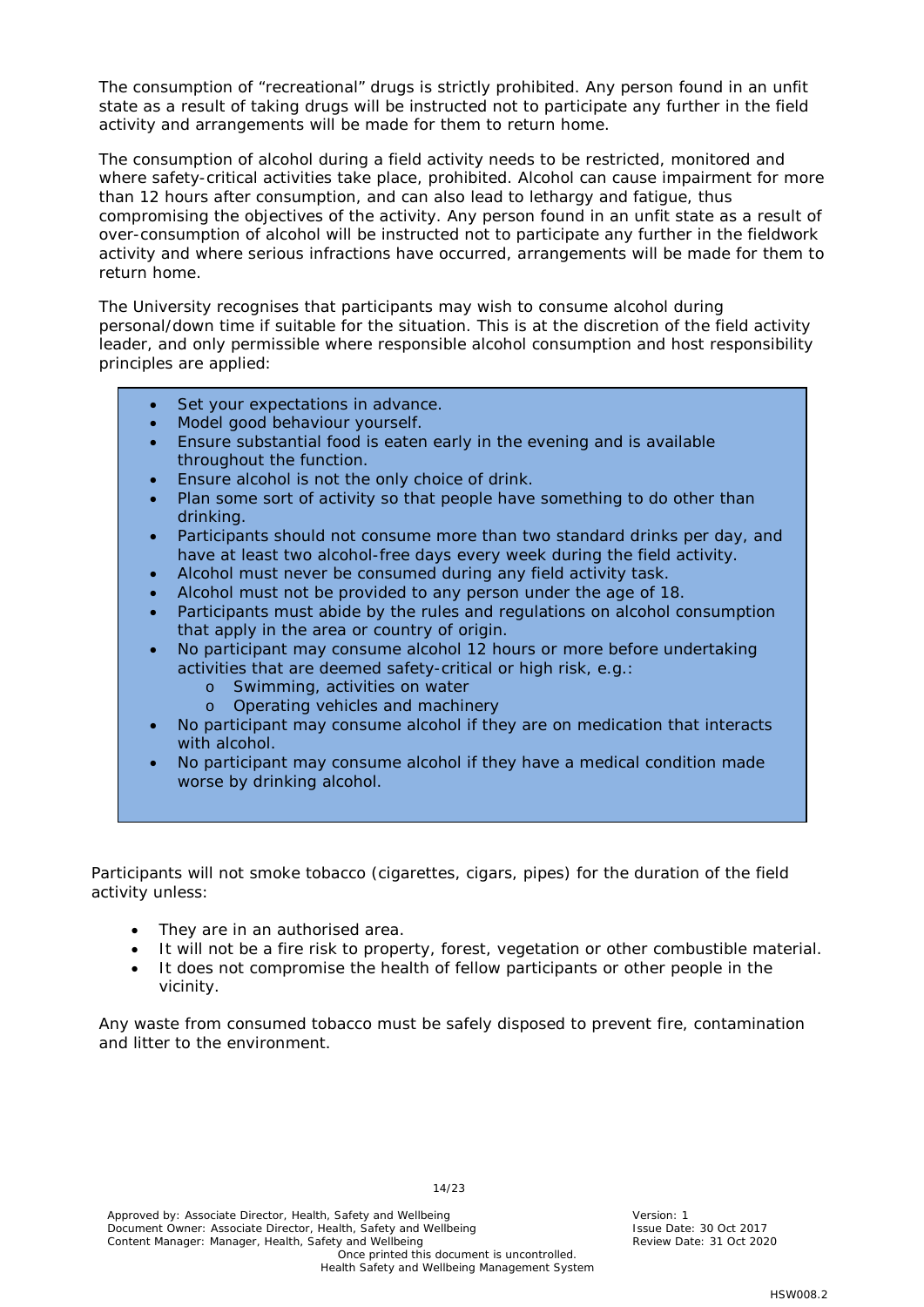# <span id="page-14-0"></span>**8 PERSONAL TIME/DOWNTIME**

Personal time/downtime is time when programmed field activities are not taking place but participants remain under the general jurisdiction of the field activity leader. During this time, participants may want to arrange activities such as sightseeing, social gatherings, meals out etc., which will not be directly supervised. However, these activities should be approved by the field activity leader.

Participants must be mindful that they are representatives of the University of Auckland and that they need to maintain high standards of behaviour at all times.

Participants must be mindful of personal security issues, go as a group to events and ensure that any arrangements do not impact on either the field activity's objectives or the safety of participants.

# <span id="page-14-1"></span>**9 ACCIDENT/INCIDENT REPORTING**

As required by the Field Activity Health and Safety Standard:

- "If any participant(s) is missing or overdue, this must be reported to the school or department and to the University's Health, Safety and Wellbeing Service immediately." (S)
- "Any incidents (including near misses) during field activity must be reported to the school or department for inclusion in health and safety reporting."
- "If a fatality, hospitalisation or serious injury/illness occurs, this must be reported to the University immediately, as these are **notifiable events.**"

This procedure applies to work-related incidents, accidents and illnesses including:

- Injuries
- Gradual process injuries or illnesses such as OOS (occupational overuse syndrome), noise-induced hearing loss, dermatitis etc. Where an actual injury date is difficult to determine, report at the time of first symptoms, or suspicion of symptoms
- Hazardous substance incidents and accidents, including near misses
- Vehicle incidents and accidents, including near misses
- Maritime incidents and accidents, including near misses
- Field activity-related incidents and accidents, including near misses
- Incidents and accidents that occur while undertaking an approved University activity overseas, including near misses
- Property loss or damage
- Environmental damage
- Security breach, assault and theft

The University contact needs to know how to activate the agreed emergency response plan if an accident/incident has resulted in a **notifiable event**\*, and know who else in the University to notify: head of school/department, dean/director of service division and the Health, Safety and Wellbeing Service.

As soon as possible after the incident, the field activity leader (or delegate) is to report the accident/incident, using the University's online accident/incident reporting system.

#### **\*Note:** More information is on the Staff Intranet: [Notifiable events](https://www.staff.auckland.ac.nz/en/human-resources/health-safety-and-wellbeing/accident-reporting-and-investigation/definitions-of-serious-harm1.html)

Approved by: Associate Director, Health, Safety and Wellbeing Version: 1<br>
Document Owner: Associate Director, Health, Safety and Wellbeing Version: 1 Version: 1 Document Owner: Associate Director, Health, Safety and Wellbeing **Issue Date: 30 Oct 2017**<br>Content Manager: Manager, Health, Safety and Wellbeing **Issue Parameter Content Manager: 31 Oct 2020** Content Manager: Manager, Health, Safety and Wellbeing Once printed this document is uncontrolled.

15/23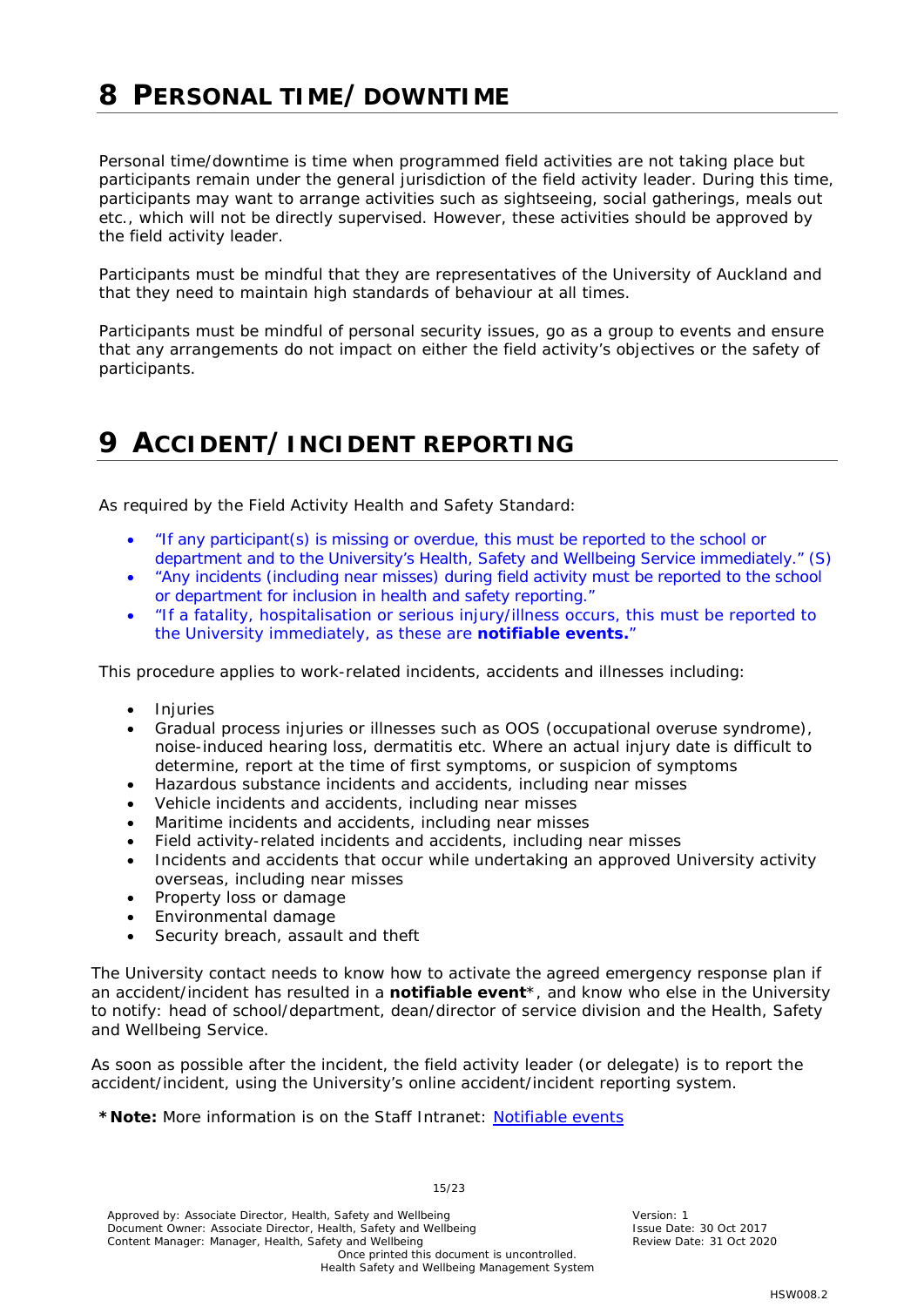# <span id="page-15-0"></span>**10 WASTE DISPOSAL**

Dispose of all waste material that is produced during field activity in accordance with local regulations, or return it to the University for disposal via the approved channels. Check with the Health, Safety and Wellbeing Service for more information.

# <span id="page-15-1"></span>**11 POST-FIELD ACTIVITY REVIEW AND EVALUATION**

The field activity leader is responsible for a documented debrief to determine what went well, what did not, and if the health and safety aspects of the activity could be improved upon. If the field activity leader thinks it appropriate, the debrief may also include a participant evaluation form.

"The approved field activity plan must be reviewed following a notifiable event that occurs during the activity."

"Where the field activity is undertaken on a cyclical basis, the approved field activity plan must be reviewed before each activity. Formal approval must be sought on an annual basis." (Field Activity Standard)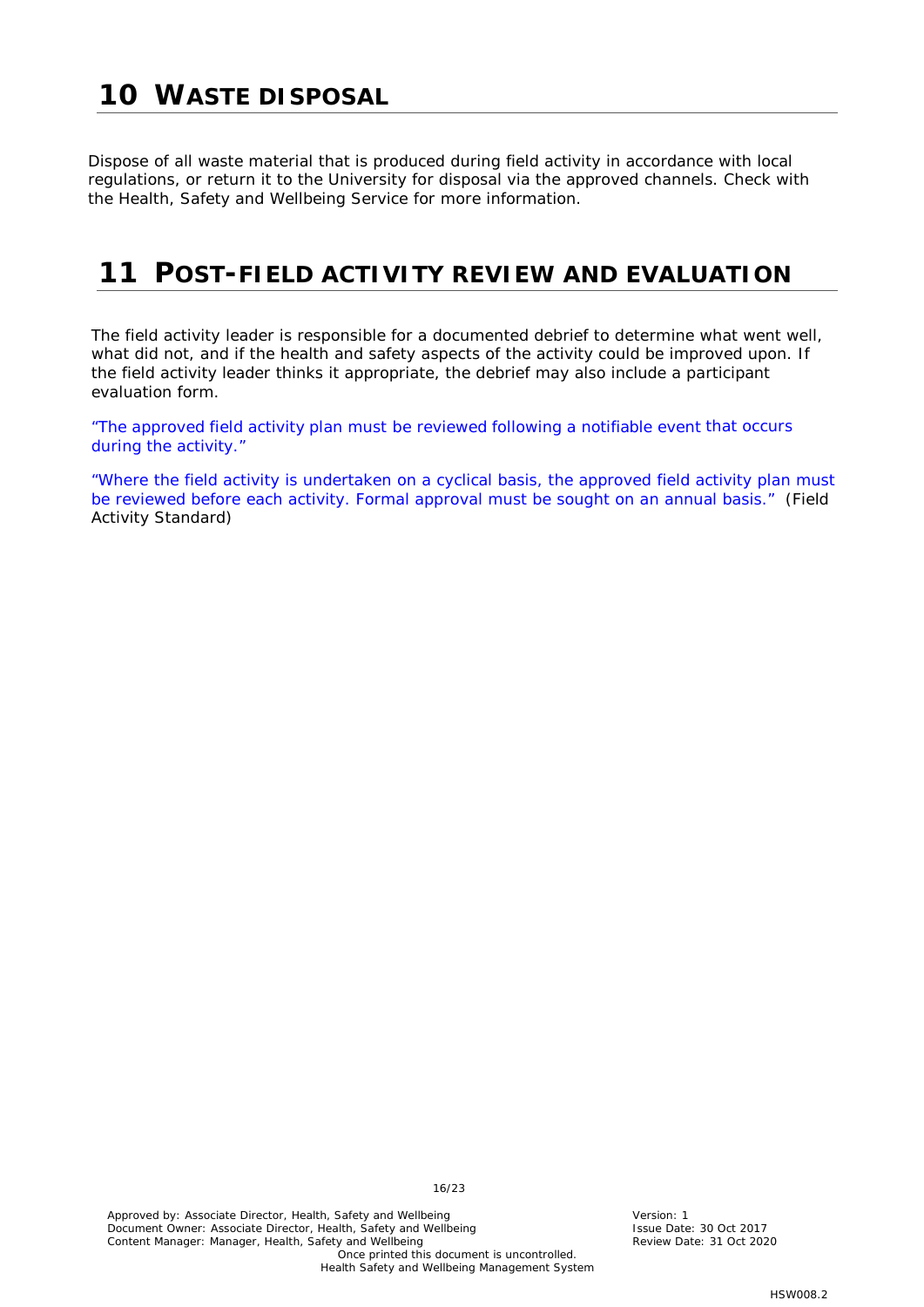#### <span id="page-16-0"></span>**DEFINITIONS**

The following definitions apply to this document:

**Accident** refers to an incident which has given rise to injury, ill-health or fatality.

**Expert review** is an appointed individual or group with the qualifications and experience to provide advice and support for the planning and assessment of field activity for the University.

**Field activity** is any work carried out by staff, students and contractors for the purposes of teaching, research or representing the University off-site (where health and safety is not managed by other host institutions). This may be a taught course, research project or collaborative expedition. See Appendix 2 for a list of specific field activities undertaken by the University.

**Field activity leader** is an academic leader of teaching and research, professional staff manager or contractor who has the authority and responsibility to make decisions on all aspects of the field activity. This person has the capability, qualifications and experience to be responsible for the planning and operation of the field activity, as designated by the dean or head of school/department. If a participant is working alone in the field, then they are the activity leader.

**Field activity participant** is anyone taking part in field activities, including volunteers (defined as "pre-recognised" people willing to participate in the fieldwork activities, who are offering their time and services for no remuneration). A participant may work independently, without direct supervision (as an activity leader) or under direct supervision by the Field activity leader.

**Field activity plan** answers the why, what, where, who, and how of the activities to be undertaken, with consideration of the risks and plans for minimisation of those risks at a management level.

**Incident** refers to any unplanned event resulting in, or having a potential for injury, ill health, damage or other loss. (An incident may also be termed a "**near-miss**", "close call" or "dangerous occurrence".)

**Near miss** is an incident that could have resulted in injury or illness.

**Notifiable event** is an event in the workplace that WorkSafe must be notified about. This includes the death of a person, a notifiable injury or illness (requiring immediate treatment or hospitalisation) and a notifiable incident (exposing people to a serious risk to their health and safety). This function is undertaken by the Health, Safety and Wellbeing Service.

**Remote area** field activity is work that is carried out in locations where it is difficult to summon help and/or where emergency assistance is expected to be more than one hour away.

**Risk assessment** is the process of evaluating the risk(s) arising from the hazard(s), taking into account the adequacy of any existing control measures, deciding whether or not the risk(s) is acceptable, and taking further action as required.

**Risk control hierarchy**, in order of the most preferred to least preferred method of control, the is as follows:

**Elimination** - remove the exposure of the participant to the hazard. This is the most preferred of all the controls and should be used wherever possible.

**Elimination** through substitution - replace a high risk task or item of equipment with a safer equivalent.

17/23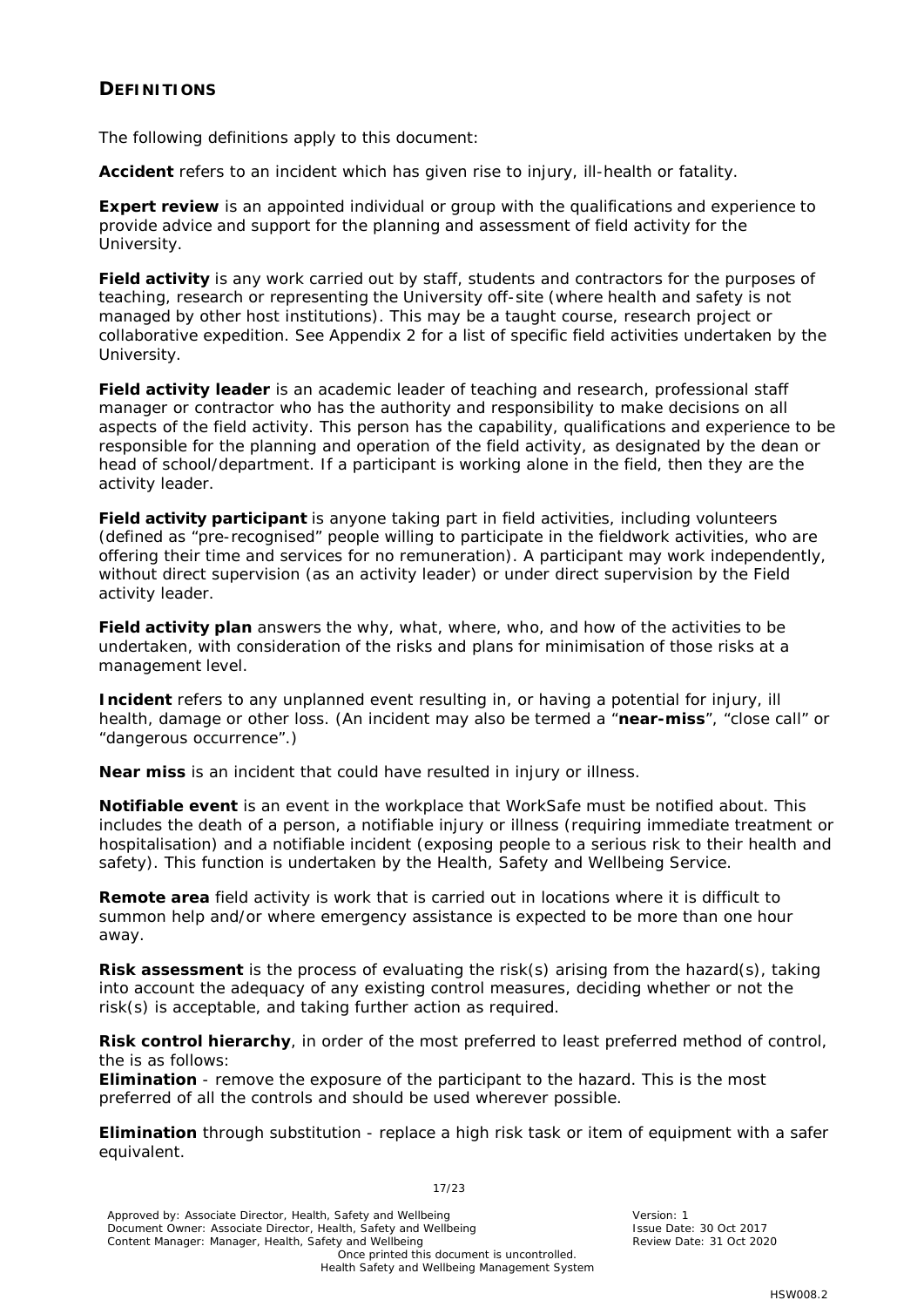**Isolation** through engineering - minimise the risk of harm by isolating a participant from a hazard.

**Minimisation** through administrative controls.

**Minimisation** through personal protective equipment (PPE)

**Shall, are/is to and must** are used in health, safety and wellbeing guidance in places where there is a legal requirement to achieve the desired result.

**Should** is used in health, safety and wellbeing guidance as a way of indicating a preference. It does not indicate a mandatory requirement as other alternatives may achieve an equivalent result.

**Staff member** refers to any individual employed on a full or part time basis by the University.

**University** means the University of Auckland and includes all subsidiaries.

**University vehicle(s)** include cars (primarily people-carrying, including saloons, station wagons, hatchbacks, estate vehicles), vans (primarily not people-carrying, including single and double cab), utilities, trucks, trailers, boat trailers, motorcycles, motor scooters, quad bikes, motorised boats, forklifts, mini vans, and grounds maintenance equipment (including ride on mowers, tractors, flat deck mowers, for example) that are owned or leased by the University.

**Volunteer** is a person authorised to participate in the operation of part or all of a planned field activity, who is offering their time and services for no remuneration.

### <span id="page-17-0"></span>**Further key relevant documents**

- University of Auckland Health and Safety Policy
- Field activity plan template
- Field activity FAQs
- Motor Vehicles Accidents and Insurance policy
- Motor Vehicles Administration Policy
- Motor Vehicles Driver Policy
- Travel Policy
- Travel Insurance Guidelines
- 24557 Demonstrate knowledge of the safe operation of an All-Terrain Vehicle

18/23

Health Safety and Wellbeing Management System

- 24554 Ride an All-Terrain Vehicle (ATV) on flat terrain
- 24559 Ride an All-Terrain Vehicle (ATV) on undulating terrain

### <span id="page-17-1"></span>**Document management and control**

Content manager: HSW Manager

Owner: Associate Director, Health, Safety and Wellbeing

Approved by: Director, Human Resources

Date approved: 30 October 2017

Review date: 31 October 2020

Approved by: Associate Director, Health, Safety and Wellbeing Version: 1<br>
Document Owner: Associate Director, Health, Safety and Wellbeing Version: 1 Sisue Date: 30 Oct 2017 Document Owner: Associate Director, Health, Safety and Wellbeing **Issue Date: 30 Oct 2017**<br>Content Manager: Manager, Health, Safety and Wellbeing **Issue Parameter Content Manager: 31 Oct 2020** Content Manager: Manager, Health, Safety and Wellbeing Once printed this document is uncontrolled.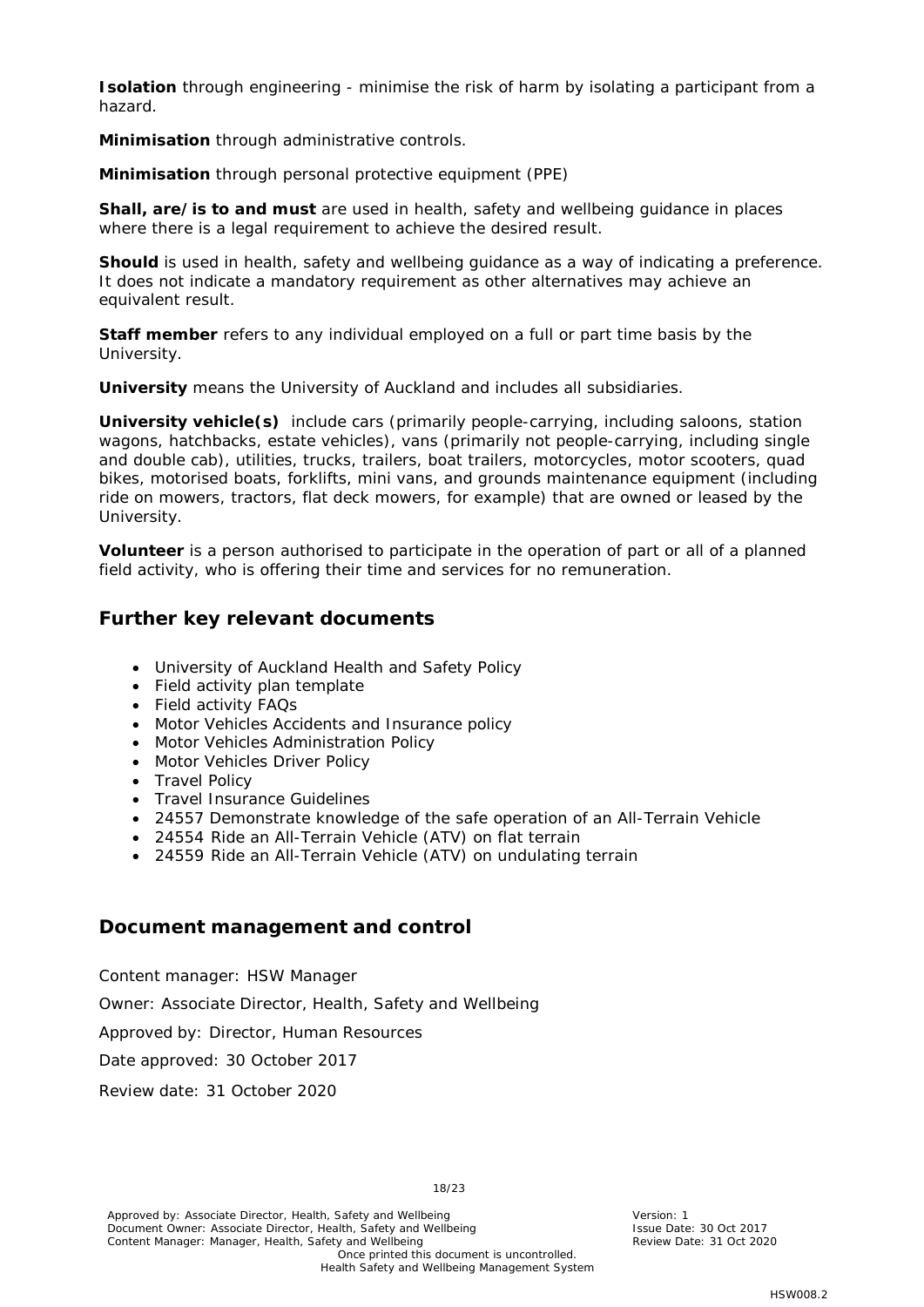#### <span id="page-18-0"></span>**APPENDIX 1: FIRST AID MEDICATIONS AND EQUIPMENT**

#### *1. Pain relief medication*

Pain relief medications are not considered standard contents for workplace first aid kits. However, standard over-the-counter pain relief medications (aspirin and paracetamol) may be included in first aid kits for group field activities, particularly in remote areas.

The field activity leader or designated first aider(s) of the group will be the person(s) responsible for administering such medication. This person needs to ensure that the recipient:

- Has read and understood instructions on how and when to take the medication.
- Is aware of any possible side effects or adverse reactions e.g. drowsiness or reaction with other medication.
- Has been advised to consult a doctor or pharmacist if pain/discomfort persists.

The responsible person should record in a register which medication was issued, when and to whom. If there are any doubts or concerns about the person's pain or discomfort, the person should be directed to a pharmacy or doctor rather than given the pain relief medication.

If the person's condition becomes acute, contact Emergency Services.

#### *2. Anaphylaxis*

Participants who are at risk of severe allergic reaction to bee and wasp stings or certain foods (anaphylaxis) must carry an adrenaline auto-injector such as an Epipen with them for all field activities. They must also inform the field activity leader of their particular triggers and what medication they need in the event of an allergic reaction, in case they become incapacitated. It must be pre-arranged where an adrenaline auto-injector will be stored (ideally in a waterproof container if operating in outdoor environment). Where possible the victim should administer the adrenaline auto- injector, but if they are incapacitated another person can do this.

#### *2.1 Administration of an adrenaline auto-injector*

It is reasonable for a person without specific first aid training in anaphylaxis to administer an adrenaline auto-injector in an emergency if there is no other person nearby who has had basic training in how to use it.

Symptoms and signs of anaphylaxis are shown on the ASCIA Action Plan for Anaphylaxis (general), which should be stored with an adrenaline auto- injector for general use.

Instructions for giving an adrenaline auto injector are shown on the barrel of the device, package insert and the device specific (EpiPen or Anapen) ASCIA Action Plan for Anaphylaxis.

If in doubt, administer an adrenaline auto injector, as outlined on the ASCIA Action Plan for Anaphylaxis. There are no absolute contraindications (factors which make it unwise to give treatment) for use of an adrenaline auto-injector in an individual who is experiencing anaphylaxis. No serious or permanent harm is likely to occur from mistakenly administering adrenaline to an individual who is not experiencing anaphylaxis.

Transient (temporary) side effects of adrenaline such as increased heart rate, trembling and paleness are to be expected. However there are no published reports of death or serious injury resulting from use of adrenaline auto-injectors.

In all cases of anaphylaxis, an ambulance must be called urgently or the victim must be transported to the nearest medical facility immediately.

Approved by: Associate Director, Health, Safety and Wellbeing Version: 1<br>
Document Owner: Associate Director, Health, Safety and Wellbeing Version: 1 Version: 1 Document Owner: Associate Director, Health, Safety and Wellbeing **Issue Date: 30 Oct 2017**<br>Content Manager: Manager, Health, Safety and Wellbeing **Issue Parameter Content Manager: 31 Oct 2020** Content Manager: Manager, Health, Safety and Wellbeing Once printed this document is uncontrolled. Health Safety and Wellbeing Management System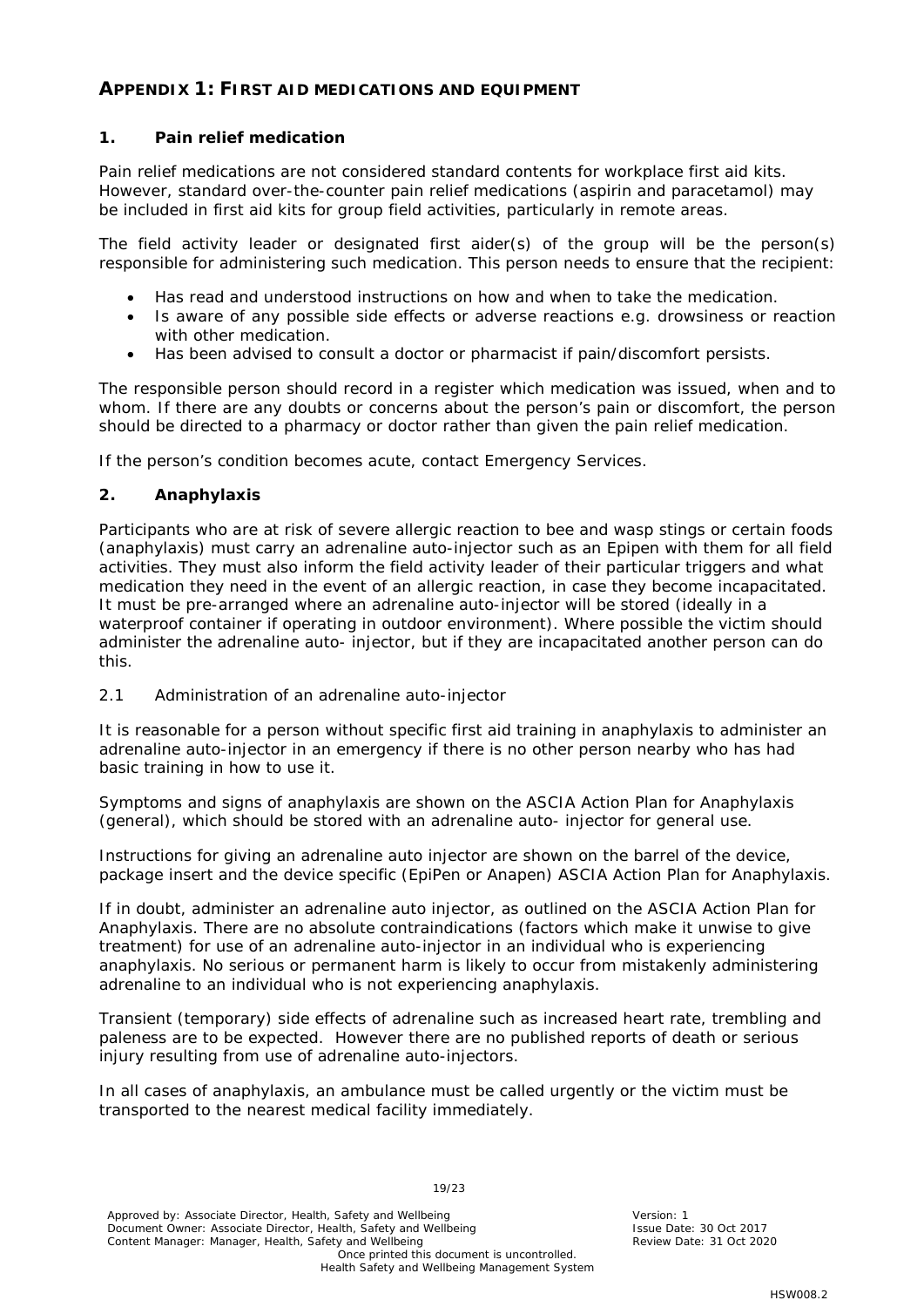#### 3. *First aid kit contents*

Contents should be carried in waterproof containers. If you are going on a long trip or to a very isolated area, you should consider a more comprehensive first aid kit. Discuss your requirements with a pharmacist.

#### **Standard group first aid kit**

- Alcohol wipes (10)
- **Tweezers**
- Betadine for grazes
- Low-reading clinical thermometer
- Crepe bandages (1x10 cm; 1x15 cm)
- Saline (30 ml)
- Triangular bandages cloth (2) (sterile)
- Pain relief (e.g. Paracetamol)
- Plastic strip dressing (10–12 Bandaids)
- Antihistamine cream (10)
- Dressing strip
- Diarrhoea treatment (e.g. Diastop/ Imodium)
- Non-adherent sterile dressings (3 large)
- Gastrolyte sachets (4) (for replacing salts lost from diarrhoea or vomiting)
- Gauze dressings (6)
- Chemical cooling/warming packs Wound dressing (size 14)
- Fine, strong thread for removing rings
- Wound dressing (size 15, sanitary pad)
- Disposable CPR face shield
- Sticking tape (1 roll)
- Safety pins
- Butterfly closures (1 pouch)
- Needle
- **Scissors**
- Notebook
- Pencil
- Disposable gloves

#### **Standard individual first aid kit**

- Crepe bandage (100mm0
- Pain relief (e.g. Paracetamol)
- Triangular bandage cloth (sterile)
- Antihistamine tablets (3–6)
- Plastic strip dressing (6-10 bandaids)
- **Sunscreen**
- Dressing strip
- Lip balm
- Non-adherent sterile dressings (2 or 3 of various sizes)
- Disposable CPR face shield
- Gauze dressings (2 or 3)
- Notebook
- Sticking tape (1 roll)
- **Pencil**
- Safety pins
- Insect repellent
- **Scissors**
- Personal medication
- Disposable gloves

Approved by: Associate Director, Health, Safety and Wellbeing Version: 1<br>
Document Owner: Associate Director, Health, Safety and Wellbeing Version: 1 Sisue Date: 30 Oct 2017 Document Owner: Associate Director, Health, Safety and Wellbeing **Issue Date: 30 Oct 2017**<br>Content Manager: Manager, Health, Safety and Wellbeing **Issue Parameter Content Manager: 31 Oct 2020** Content Manager: Manager, Health, Safety and Wellbeing Once printed this document is uncontrolled.

20/23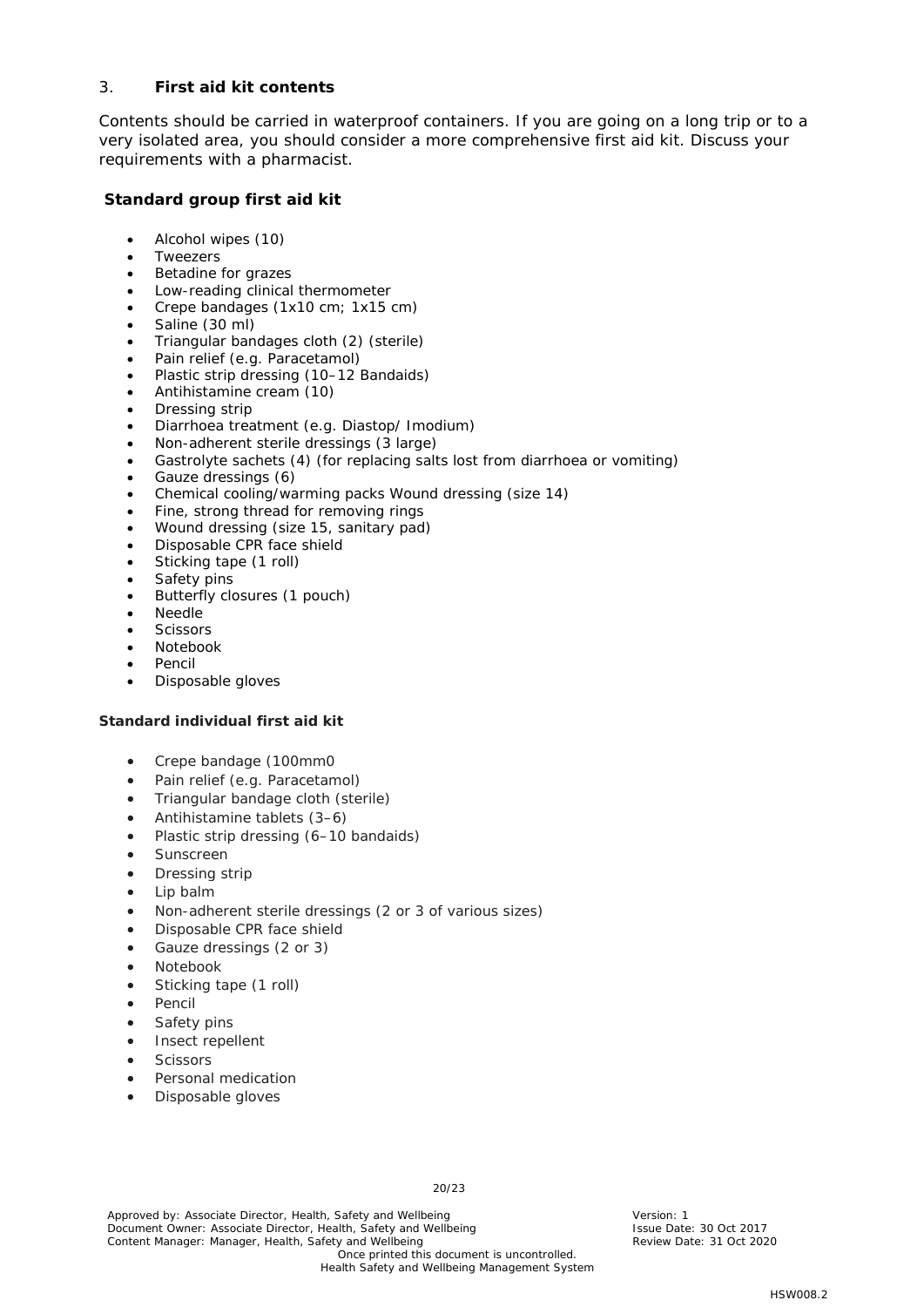#### **First aid kit for groups of up to 30 persons**

|   | Aeroplast Fabric Dressing Strip        |                |
|---|----------------------------------------|----------------|
|   | Aeroplast Plastic Plasters             | $\overline{2}$ |
|   | Antiseptic Wipes, Alcohol Free         | 10             |
| ٠ | <b>Clothing Shears</b>                 | 1              |
|   | Combine Dressing 200mm x 200mm         | $\overline{c}$ |
|   | Combine Dressing 200mm x 90mm          | $\overline{c}$ |
|   | Crepe Bandages                         | $\overline{a}$ |
|   | Crepe Bandages                         |                |
|   | Crepe Bandages                         | $\frac{2}{2}$  |
|   | <b>CPR Face Shield</b>                 | $\overline{1}$ |
| ٠ | Dressing (Sterile) - 75mm x 100mm      | $\overline{2}$ |
|   | Eye Pad 60mm x 75mm                    | $\overline{2}$ |
|   | Gauze Swabs 75mm x 75mm, Packet of 2   | 10             |
|   | Kit Contents List, Sports Kit          | 1              |
|   | Microporous Tape                       |                |
|   | Minigrip Bag                           |                |
|   | Rescue/Thermal Blanket                 |                |
|   | Retention Bandage, Gauze 80mm x 4M     |                |
|   | Saline Solution 30ml                   | 12             |
|   | <b>Skin Closures</b>                   | 1              |
|   | <b>Splinter Probes</b>                 |                |
|   | Splinter Tweezers, Stainless Steel 8cm |                |
|   | St John First Aid Tips Guide           |                |
|   | Sterile Dressing 75mm x 50mm           | 2              |
|   | Tape, Transparent 25mm x 5M            | 1              |
|   | Triangular Bandage 110cm x 110cm       | 2              |

21/23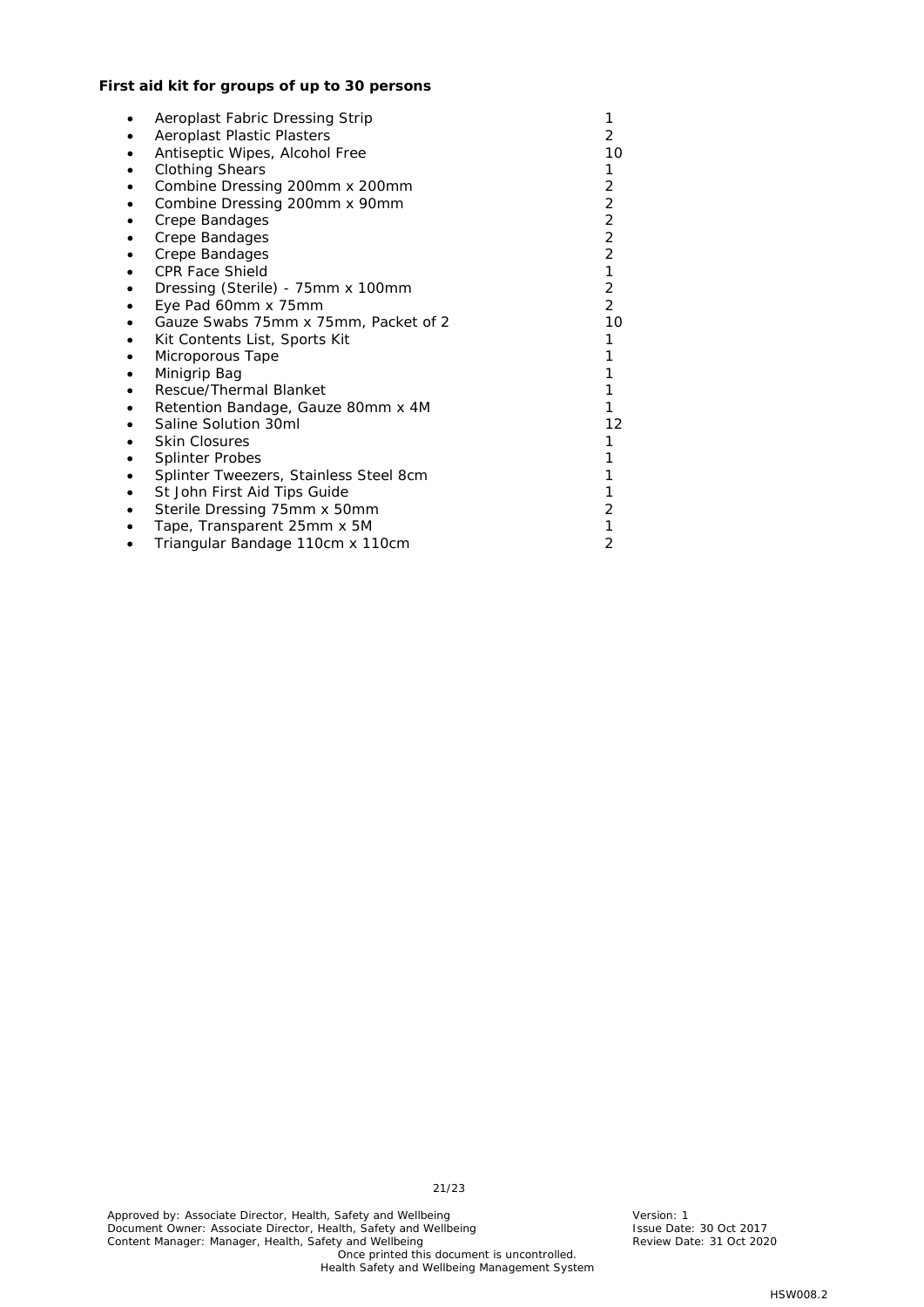#### <span id="page-21-0"></span>**APPENDIX 2: VEHICLES USED IN FIELD ACTIVITIES**

#### *1. Selecting the right vehicle for the job*

Normal sedans and station wagons are suitable only for bitumen and all weather dirt roads. For all off-road situations including mountainous terrain and desert areas, a four-wheel drive vehicle must be used. Some vehicles are for specialist use and operation only.

Field activity leaders must ensure that vehicles selected are suitable for:

- The terrain
- The environment
- The climate
- Load capability and capacity
- Vehicle stability
- Towing capacity
- Fuel capacity
- Driver capability
- Driver's ability to operate an automatic or manual transmission
- Specialised accessories and attachments

Consult the operation manual to verify the vehicle's capabilities and limitations.

#### *2. Maintenance, preparation and vehicle checks*

Before the journey, all drivers should be familiar with the vehicle's operation and equipment, including:

- Basic controls and their use
- Capabilities and limitations
- Spare tyre, jack, tyre pressure gauge and tool kit
- Emergency equipment including first aid kit, fire extinguisher, torches, drinking water and blankets
- Emergency spares including fan belt, radiator hose, PVC tape, fuses, spark plugs, engine oil and additional water
- Fuel-limited range of the vehicle
- All routine maintenance how to check fuel, oil, coolant, brake fluid, battery, tyre pressure, clutch fluid and power steering fluid, and how to change a tyre
- Efficient, safe and legal loading methods
- Specialty vehicle equipment, such as shovel, axe, winches, etc.

Before starting out, drivers should also check that the vehicle has been mechanically maintained and that the luggage and equipment are firmly secured. About one hour into the journey the luggage and equipment should be checked again to make sure they are still secure.

At each fuel or rest stop during the journey, a quick check of the vehicle should be carried out, noting that tyre pressures are correct and that luggage is still secure.

During travel, check the engine temperature gauge periodically. Each morning check tyre pressures, lights and controls, fuel level, engine oil, radiator coolant and all other fluid levels.

#### *3. Towing*

Towing should not be attempted by anyone who has not undertaken a recognised towing training course unless they can demonstrate towing competency to the field activity leader. Note: the term "trailer" refers to caravan, boat and horse trailers and heavy trailers.

• Prior to departure the trailer must be checked to ensure all lights are functional and lighting fittings are secure.

22/23

Approved by: Associate Director, Health, Safety and Wellbeing Version: 1<br>
Document Owner: Associate Director, Health, Safety and Wellbeing Version: 1 Version: 1 Document Owner: Associate Director, Health, Safety and Wellbeing **Issue Date: 30 Oct 2017**<br>Content Manager: Manager, Health, Safety and Wellbeing **Issue Parameter Content Manager: 31 Oct 2020** Content Manager: Manager, Health, Safety and Wellbeing Once printed this document is uncontrolled. Health Safety and Wellbeing Management System